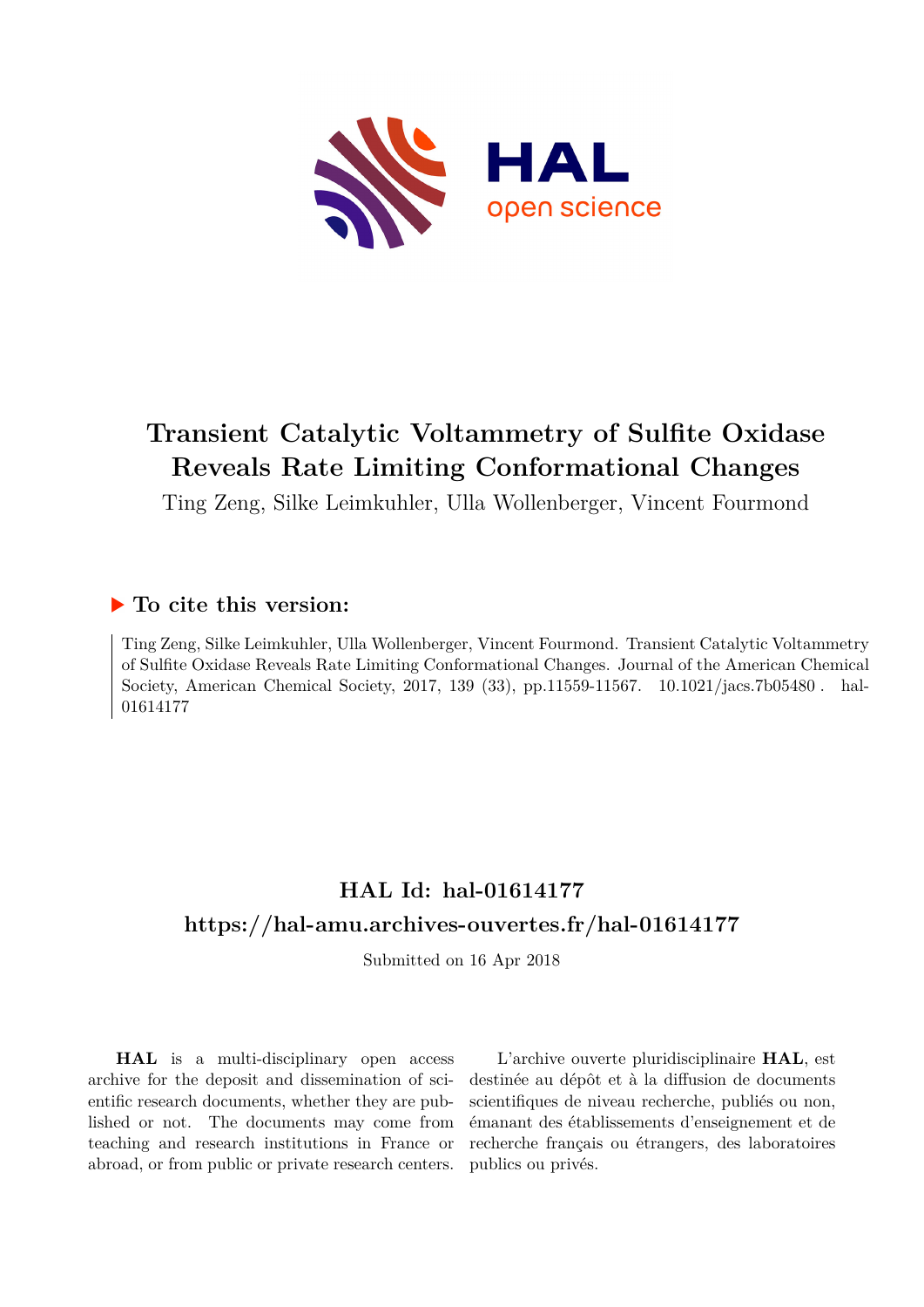# Transient catalytic voltammetry of sulfite oxidase reveals rate limiting conformational changes

Ting Zeng,† Silke Leimkühler,† Ulla Wollenberger,∗,† and Vincent Fourmond∗,‡

†*Institute of Biochemistry and Biology, University of Potsdam, Karl-Liebknecht-Str.24-25, 14476 Potsdam-Golm, Germany*

‡*Aix-Marseille Université, CNRS, BIP UMR 7281, 31 chemin J. Aiguier, F-13402 Marseille cedex 20, France*

E-mail: [uwollen@uni-potsdam.de;](uwollen@uni-potsdam.de) <vincent.fourmond@imm.cnrs.fr>

#### **Abstract**

Sulfite oxidases are metalloenzymes that oxidize sulfite to sulfate at a molybdenum active site. In vertebrate sulfite oxidases, the electrons generated at the Mo center are transferred to an external electron acceptor via a heme domain, which can adopt two conformations: a "closed" conformation, suitable for internal electron transfer, and an "open" conformation suitable for intermolecular electron transfer. This conformational change is an integral part of the catalytic cycle. Sulfite oxidases have been wired to electrode surfaces, but their immobilization lead to a significant decrease in their catalytic activity, raising the question of the occurrence of the conformational change when the enzyme is on an electrode. We recorded and quantitatively modelled for the first time the transient response of the catalytic cycle of human sulfite oxidase immobilized on an electrode. We show that conformational changes still occur on the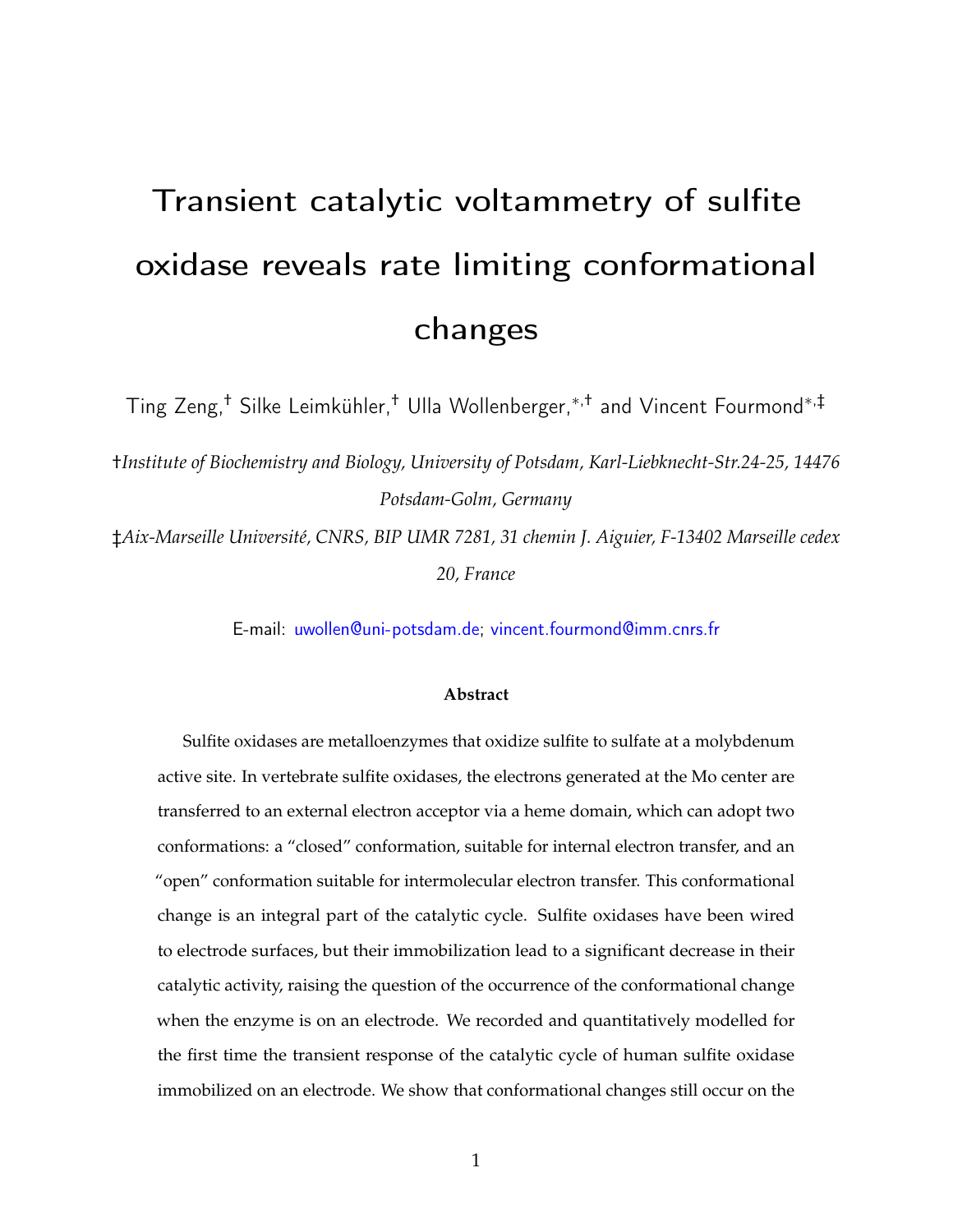electrode, but at a lower rate than in solution, which is the reason for the decrease in activity of sulfite oxidases upon immobilization.

### **Introduction**

Sulfite oxidases (SO) are molybdenum enzymes $^{\mathrm{1-5}}$  that catalyze the oxidation of sulfite to sulfate<sup>6</sup>. They play a fundamental role in the degradation of sulfur-containing amino acids in animals, and their dysfunction in humans causes severe brain atrophy and death in early childhood<sup>7</sup>. In addition to the Mo cofactor at which the oxidation of sulfite occurs, vertebrate SO contain a single heme whose role is to transfer electrons from the active site to the redox partner. The crystal structure of chicken  $SO<sup>8</sup>$  held a surprise in that the distance between the heme and the Mo site is 32 Å, much too large for electron transfer at a rate compatible with enzymatic turnover ( $\approx 100 \text{ s}^{-1}$ ). This lead to the proposal that sulfite oxidase exists in two conformations, "open" and "closed". In the "open" conformation (observed in the crystal structure, figure 1), internal electron transfer is not possible, but the heme can react with external electron acceptors, whereas in the "closed" conformation, the heme domain is within tunneling distance of the Mo active site, but presumably unable to interact with external electron carriers<sup>9</sup>. Support for this hypothesis came from flash photolysis measurements of the rate of intramolecular electron transfer in the presence of viscogens, which demonstrated that the interdomain electron transfer rate depends on the solution viscosity in a way that suggests that a conformational change gates the electron transfer<sup>10</sup>.

Figure 1: Structure of the chicken sulfite oxidase (PDB 1SOX<sup>8</sup>), with the mobile heme domain shown in orange, and the metallic cofactors (molybdenum active site and heme) shown as sticks.

Direct electrochemistry has been used for the last two decades to probe various aspects of the function of redox enzymes $11-14$ . In this technique, the enzyme is directly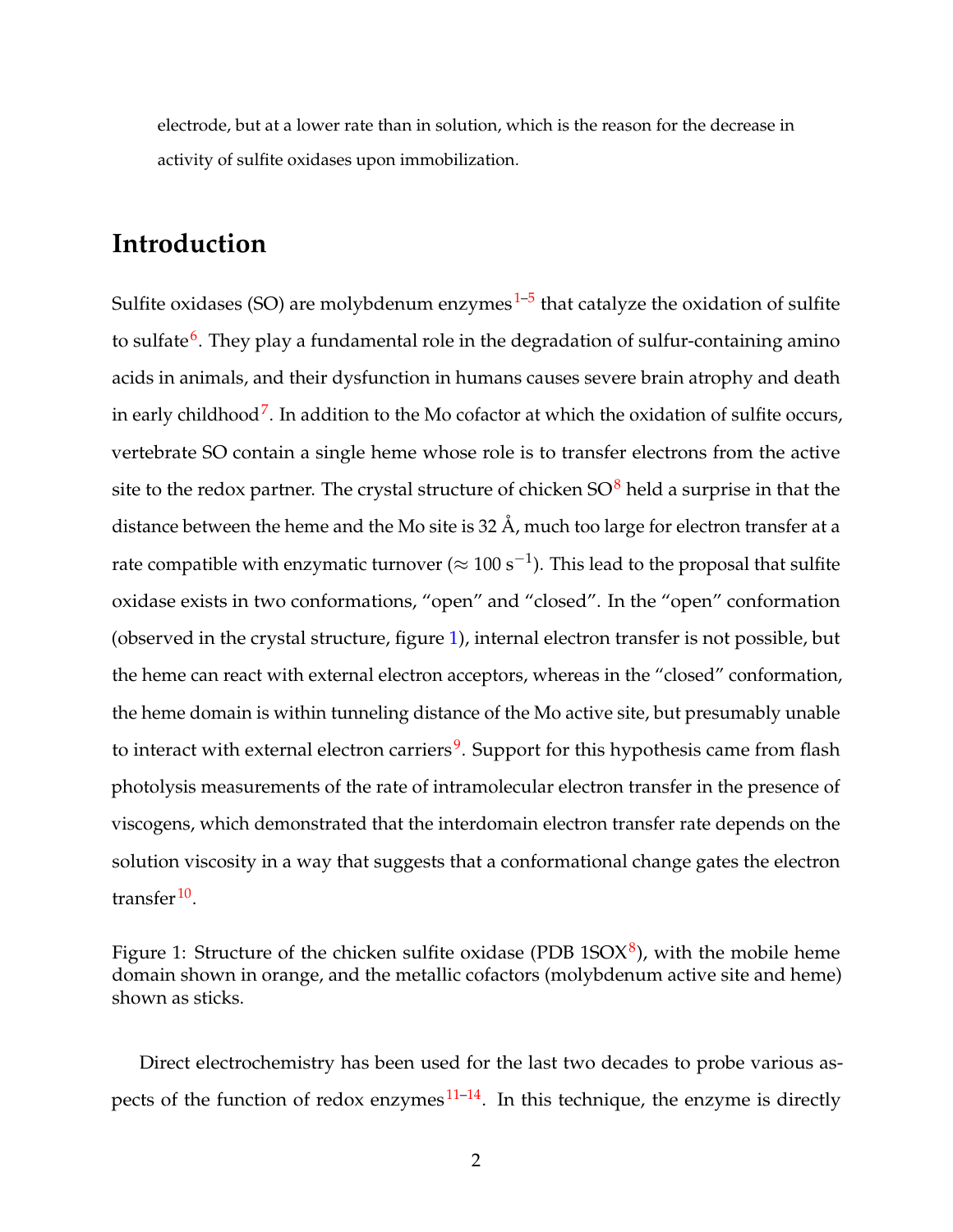and efficiently wired to an electrode that substitutes for the natural redox partner of the enzyme, and the electrical current provides an instant readout of the turnover frequency. Molybdenum enzymes such as DMSO reductase $15$ , nitrate reductases  $16,17$ , and arsenite oxidase<sup>18</sup> were among the first enzymes to be studied using direct electrochemistry. Sulfite oxidase and the closely related bacterial sulfite dehydrogenases have been immobilized on pyrolytic graphite edge electrodes<sup>19,20</sup>, gold electrodes modified with thiols<sup>21</sup> or nanoparticles<sup>22–24</sup>, and silver electrodes<sup>25</sup>, either to gain mechanistic information, or in the perspective of constructing sulfite biosensors<sup>26</sup> or the anodes of sulfite-based biofuel  $\text{cells}^{\mathbf{27}}$ .

In the first direct electrochemistry study of chicken SO (*c*SO), Elliott and coworkers could observe so-called "non-catalytic" signals<sup>19</sup>, in which the current results only from the oxidation and reduction of the heme  $b_5$  redox cofactor, in the absence of turnover. These signals inform on the potential of the redox cofactors of the enzyme, and on the electroactive coverage, which must be known to measure absolute turnover rates from the value of the catalytic current. Elliott and coworkers remarked that the turnover rates of *c*SO on the electrode are significantly lower (about 20 times) than when the enzyme is in solution; this contrasts with the case of other molybdenum enzymes such as periplasmic (footnote 34 in ref 28) or respiratory nitrate reductase<sup>29</sup>, which are actually more active immobilized onto an electrode than in solution. This observation lead to the initial assessment that only a small fraction of the enzymes on the electrode (4%) is in a configuration suitable for internal electron transfer, whereas the majority of the electroactive enzymes stays in a conformation that cannot turn over the substrate  $19$ . Alternatively, the conformational change may still occur on the electrode, but at a lower rate. Indeed, dipole moment calculations suggested that human SO (*h*SO) is immobilized on SAM-modified electrodes via its dimerization domain<sup>25</sup>, and molecular dynamics simulations suggested that  $hSO$ immobilized onto electrodes still undergoes conformational changes, albeit at a slower rate that strongly depends on buffer concentration<sup>30</sup>.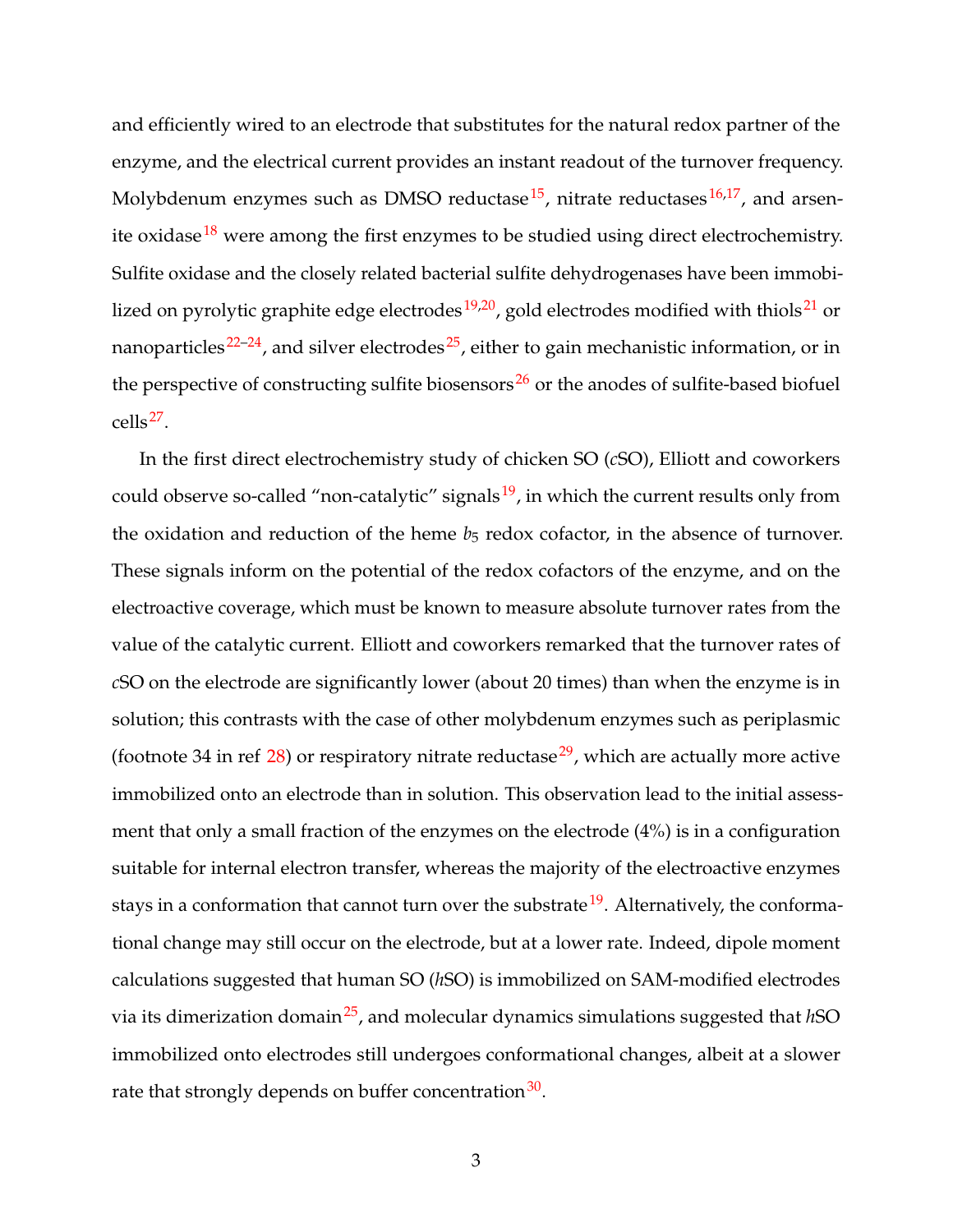The most simple way to learn about the catalytic properties of enzymes immobilized on electrodes is to analyze its response to linear sweeps of potential. The dependence of the steady-state catalytic current on potential, called the "wave shape", can be interpreted quantitatively to learn about various aspects of the catalytic cycle, provided it is modelled using a kinetic model that includes all relevant redox and non-redox steps<sup>31</sup>. This approach has been used successfully to study the binding of substrate  $17,32$  or the presence of electronic relays<sup>13,33</sup>. In the case of small, non-catalytic proteins like ferredoxins, fast scan voltammetry<sup>34</sup> has been used to learn about reactions coupled to electron transfers. The principle is that, by scanning the potential fast enough, one can outrun the reactions that follow or precede electron transfer. This has for instance been used to characterize coupled electron/proton transfers in ferredoxins $35$ . However, this approach has been used only once with an enzyme under catalytic conditions<sup>36</sup>, and, to date, no framework is available for the quantitative analysis of the transient response of an enzymatic reaction to fast changes in electrode potential.

Here, we present the first quantitative modelling of fast scan voltammograms of a redox enzyme under turnover conditions. We have systematically recorded voltammograms under different conditions (scan rate and sulfite concentration), that range from "purely steady-state catalysis" to "purely non-catalytic" and especially at the transition between these two regimes, and we have compared the data with the predictions of various kinetic schemes. Only those that incorporate conformational changes for the intramolecular electron transfer in sulfite oxidase are compatible with the data. We conclude that these conformational changes still occur on the electrode, but slowed down to a point where they become rate-limiting.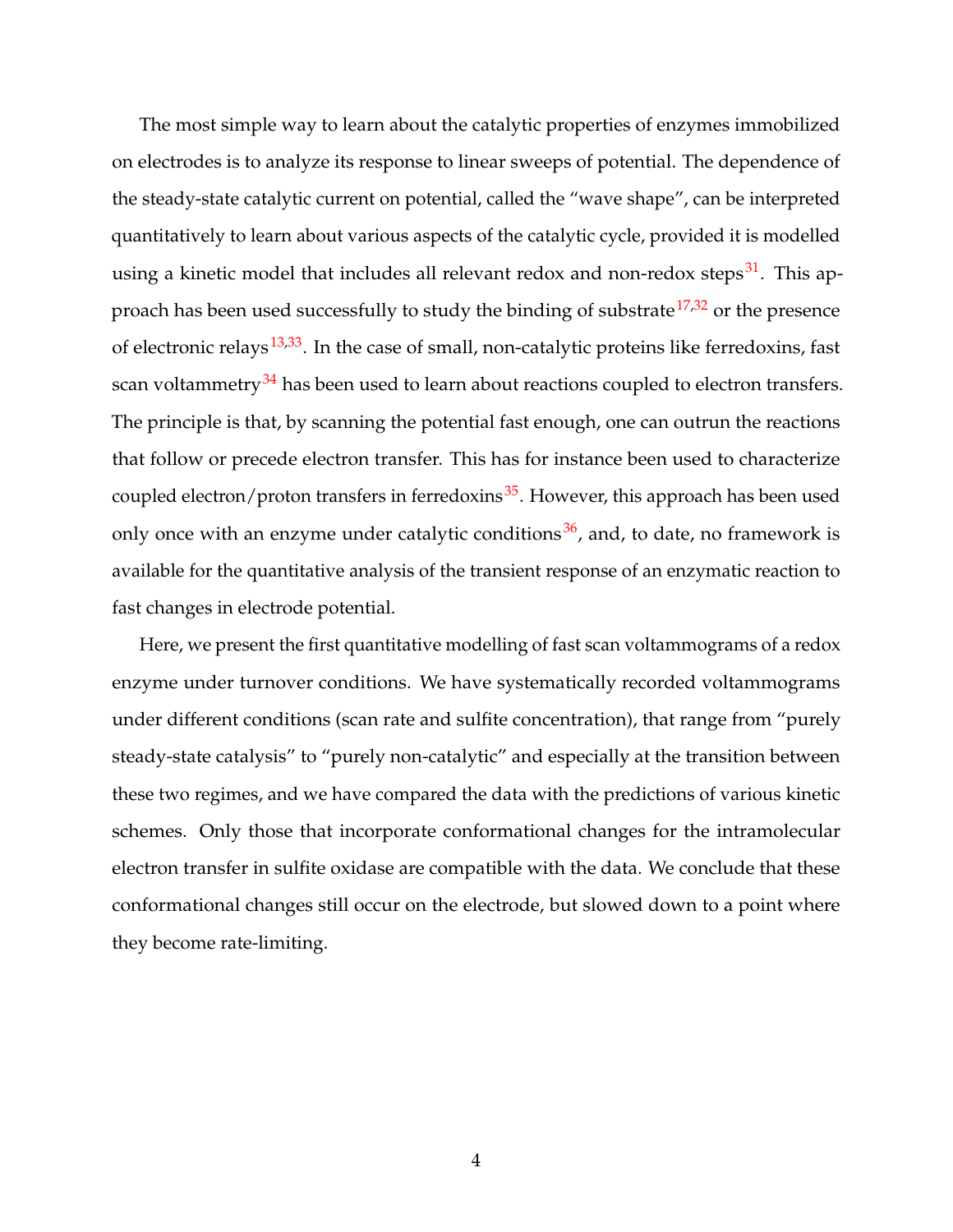### **Results**

#### **Experimental strategy**

The catalytic voltammograms of an enzyme immobilised on an electrode depend on the scan rate. In the limit of slow scan rates, in the presence of substrate, one expects to see a steady-state catalytic response: in the case of *h*SO, it is plateau-shaped, and shows no hysteresis (the forward and backward responses are exactly the same, only offset by the capacitive current, see figure 2a). On the contrary, at very fast scan rates, one expects to outrun all coupled chemical reactions, in particular substrate turnover, and hence obtain a purely "non-catalytic" response. In the case of sulfite oxidase, the only non-catalytic signals recorded so far are those of the heme cofactor; no signals for the molybdenum center were observed  $19,25$ . Whether a voltammogram recorded under given conditions is at steady-state or not depends on  $\kappa$ , the ratio of the time scale of turnover ( $\tau_{cat} = 1/k_{cat}$ , with  $k_{\text{cat}}$  the turnover rate) over the time scale of voltammetry (the time it takes to sweep the potential across  $RT/F$ ,  $\tau_{CV} = RT/F\nu$ , in which  $\nu$  is the scan rate)<sup>37</sup>:

$$
\kappa = \frac{\tau_{\text{cat}}}{\tau_{\text{CV}}} = \frac{F \nu}{R \, T \, k_{\text{cat}}} \tag{1}
$$

At low values of *κ*, catalysis is much faster than the time scale of voltammetry, and the catalytic response is at steady-state. However, as *κ* increases and becomes comparable to 1 or more, the response departs from the steady-state, and one can observe the transient response of the catalytic cycle. This occurs when  $\kappa = 1$ , that is  $\nu = \nu_{trans}$ :

$$
v_{\text{trans}} = \frac{R \, T \, k_{\text{cat}}}{F} \tag{2}
$$

We used steady-state voltammograms at slow scan rate (figure 2a) to determine the turnover frequency  $k_{\text{cat}}$  as a function of the concentration of sulfite (figure 2b). The plateau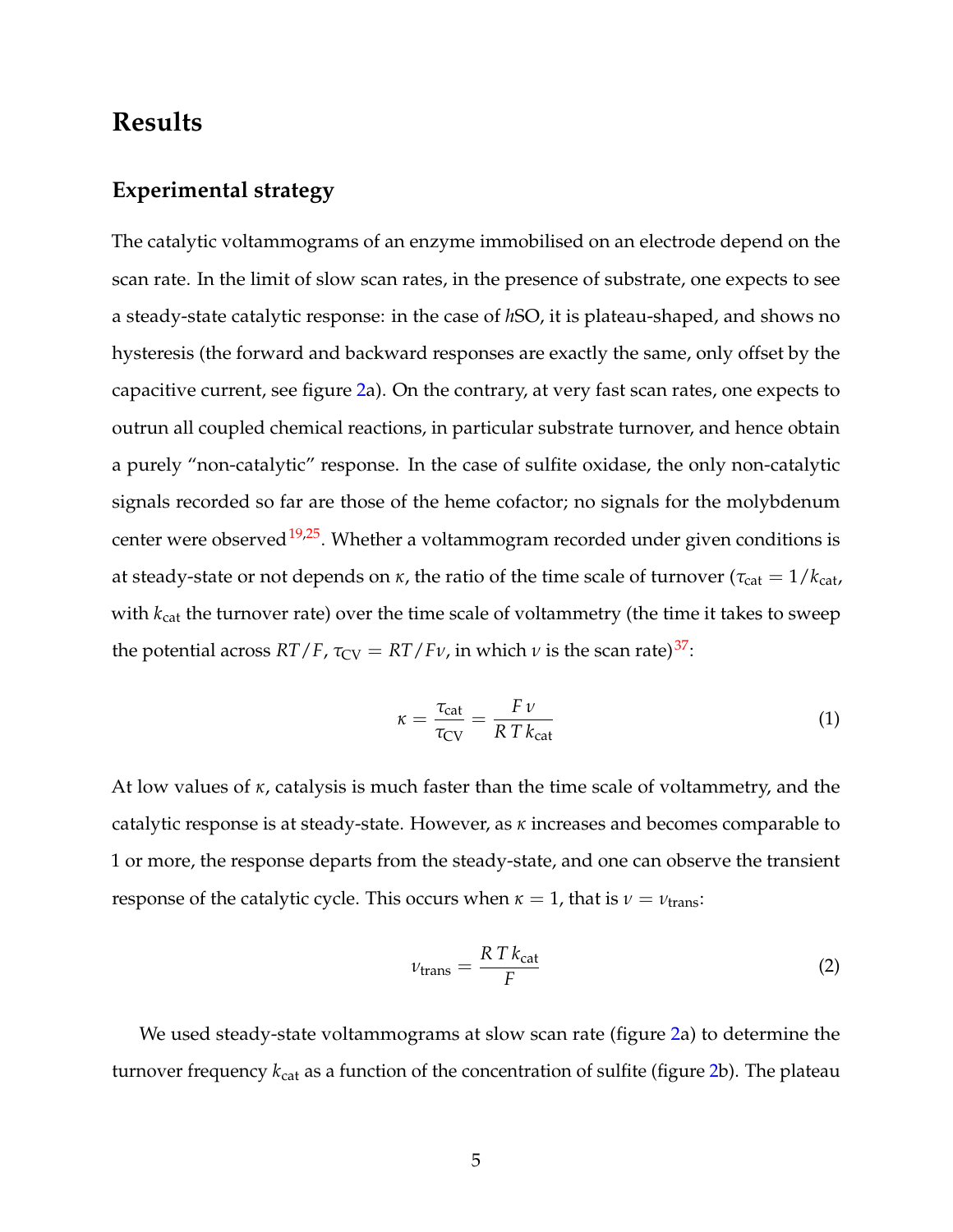

Figure 2: Panel a: cyclic voltammograms of films of *h*SO at 25 mV/s for increasing concentrations of sulfite. Panel b: red circles: catalytic rate constant determined from the plateau current of a film of immobilized sulfite oxidase for increasing concentrations of sulfite. The dashed line is a fit to Michaelis-Menten kinetics  $k_{\text{cat}} = k_{\text{cat}}^{\text{max}}/(1 + K_m / [\text{SO}_3^2^{-}])$ . The electroactive coverage was determined from the non-catalytic fits (see figure 6 and table 2). As *ν*<sub>trans</sub> is proportional to *k*<sub>cat</sub> (eq (2)), one can also read *ν*<sub>trans</sub> in panel b (right axis). Conditions: *h*SO immobilized on Au/DTSP/AuNP electrodes, pH 8.4, T = 25°C.

current is related to the catalytic rate by the following equation:

$$
i_{\text{plateau}} = nF\Gamma Ak_{\text{cat}}\tag{3}
$$

in which Γ*A* is the electroactive coverage and *n* is the number of electrons produced by the catalytic reaction (here, 2). Γ*A* is generally determined from the value of the surface under the non-catalytic peaks; here, for the sake of consistency, we used the value of the electroactive coverage determined from the "non-catalytic" part of the fits to the data, see below (table 2). Sulfite oxidase displays a classical Michaelis-Menten behaviour, with  $K_m = 9 \pm 1$  µM and a maximum turnover rate of  $k_{\text{cat}}^{\text{max}} = 5.7 \pm 0.1 \text{ s}^{-1}$ , very similar to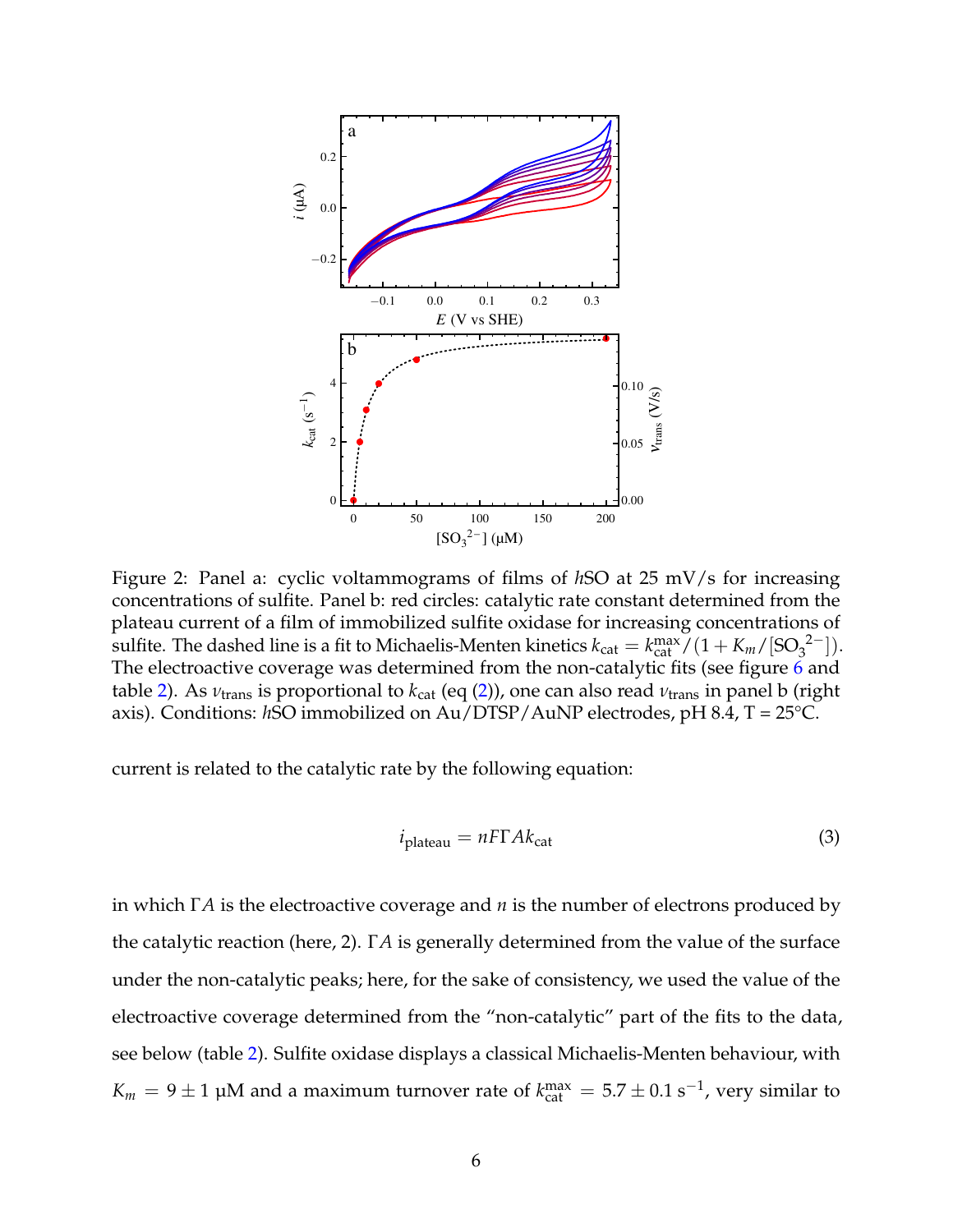those previously determined for immobilized *h*SO ( $k_{\text{cat}}^{\text{max}} = 3.17 \text{ s}^{-1}$ ,  $K_m = 20 \text{ }\mu\text{M}$  on CdS quantum dots<sup>23</sup>,  $k_{\text{cat}}^{\text{max}} = 4.9 \text{ s}^{-1}$ ,  $K_m = 6 \text{ }\mu\text{M}$  on gold nanoparticles<sup>24</sup>) and well below the catalytic rate of the enzyme in solution (in the order of 30 s $^{-1}$  at pH 8.5 with cytochrome  $\it c$ as an acceptor<sup>38,39</sup>). This was also observed for  $cSO^{19,21}$ . As  $v_{trans}$  is proportional to the turnover frequency (equation  $(2)$ ), we can also show it on the right axis in figure 2b. Its values are in the 0.1 V/s range, greater than the scan rate used in figure 1, so that  $\kappa$  < 1.

To explore the whole range of behaviours, from voltammograms that are purely catalytic to ones those are almost purely non-catalytic, we have chosen to systematically record voltammograms with a series of sulfite concentrations ranging from 0 to 20 times *K*<sup>*m*</sup> and scan rates ranging between 25 mV/s (at most  $\kappa = 0.5$ ) to 4 V/s (at least  $\kappa = 30$ ).

### **The catalytic response of SO is not the superposition of independent catalytic and non-catalytic signals**

The low activity of the enzyme on the electrode with respect to that in solution was previously taken as an indication that the enzyme film is heterogeneous, with only a small fraction of the enzyme molecules contributing to catalysis, and most of the non-catalytic signal arising from catalytically inactive species<sup>19</sup>. If that hypothesis were true, the faradaic current would equate the sum of two independent terms:

$$
i = i_{\text{inact}} + i_{\text{act}} \tag{4}
$$

where *i*<sub>inact</sub> is the (non-catalytic) current of the catalytically inactive species, and *i*<sub>act</sub> is the contribution of the catalytically active species, which were assumed to give a steady-state response. As  $i_{\text{inact}}$  does not depend on substrate concentration, subtracting the signal recorded in the absence of substrate from the catalytic signals should yield only *i*act, which we expect has a sigmoidal shape (cf figure 1). Figure 3a shows two cyclic voltammograms recorded at the same scan rate (170 mV/s): one in the absence of sulfite (black trace), and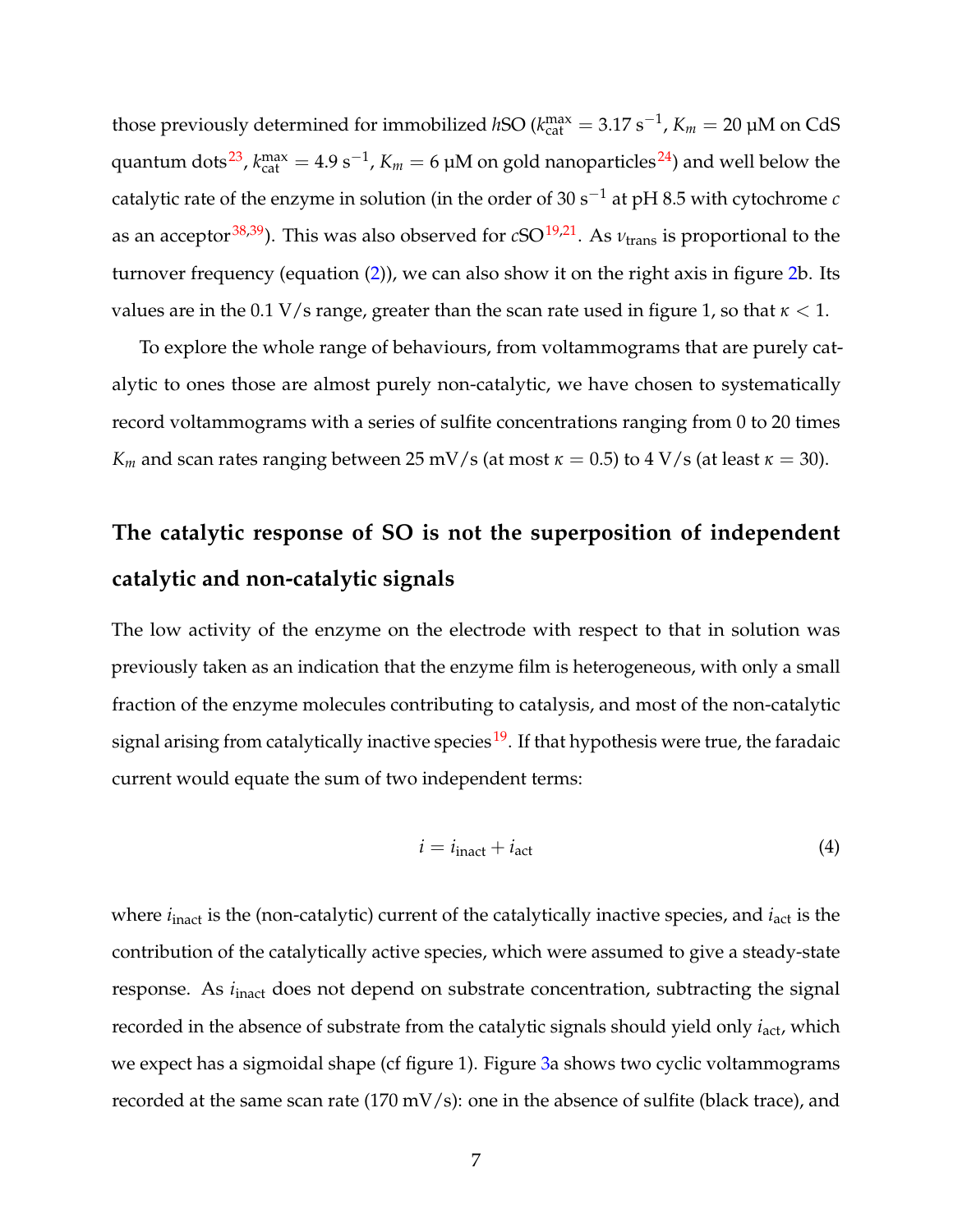one at 200 µM sulfite (red trace). Figure 3b shows their difference. It is roughly sigmoidal in shape, but shows strong hysteresis, with a more intense current in the sweep towards low potentials than in the other direction. This is not compatible with it arising from a purely steady-state catalytic signal; the recorded signals therefore include transient relaxations of the catalytic cycle.

Limoges and Savéant derived an analytical solution for the current with an adsorbed 1-electron catalyst, under the assumption of fast electron transfer<sup>37</sup>. As these equations predict that the current is the sum of a purely non-catalytic signal and a purely steady-state signal, resulting in an equation for the current formally equivalent to (4), we cannot use these equations for our present work. An independent confirmation of that fact is that supplementary figure S5 shows that the assumption of a fast electron transfer is not verified here.

Elliott and coworkers proposed that the films of *c*SO were heterogeneous in order to resolve the apparent discrepancy between the non-catalytic signals and the catalytic, steady-state signals we recorded. Here, we show that the steady-state assumption does not hold, so the initial discrepancy is not relevant anymore. While we cannot conclude from figure 3b alone that the film is homogeneous, the assumption of a heterogeneous film is no longer necessary to explain the results. For the sake of simplicity, we have therefore assumed in the rest of the article that the film is homogeneous. The good agreement between the data and the models demonstrates a posteriori that this assumption is justified.

#### **Modelling non-steady-state voltammograms**

To quantitatively model the data, one must first subtract a baseline to the raw voltammograms. We defined a baseline by fitting to the voltammograms recorded in the absence of sulfite two polynomial curves (one on either side of the non-catalytic peaks) connected by a straight line; we subtracted this baseline for all the voltammograms recorded at the same scan rate. This approach is illustrated in figure 4.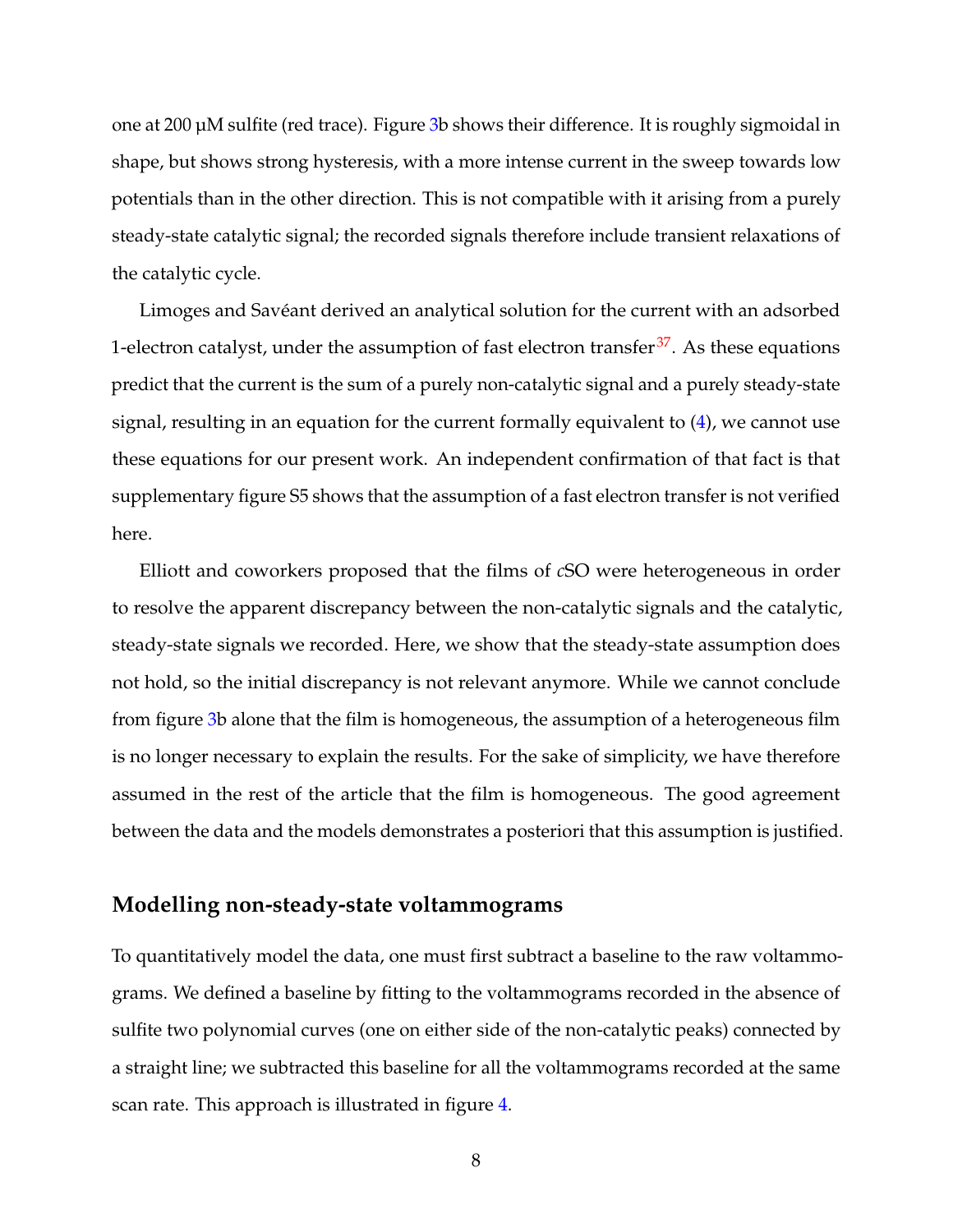

Figure 3: Panel a shows raw voltammograms of a film of immobilized sulfite oxidase at 0 (black trace) and 200 µM sulfite (red trace). Panel b shows the difference between the voltammograms of panel a (black trace), together with the simulated difference from model c below (blue dotted line, see figure 6). Arrows indicate the directions of the sweeps. Experimental conditions: : *h*SO immobilized on Au/DTSP/AuNP electrodes, pH 8.4, T = 25 $^{\circ}$ C,  $\nu = 170$  mV/s, corresponding to  $\kappa = 1.2$ .

To model the experimental voltammograms, we used three different kinetic schemes, which are represented in simplified form in figure 5. All of them feature two redox centers: the heme group (1-electron) and the molybdenum center (2-electron), and differ in the way the electrons are transferred between them. In model a, the electrons are irreversibly transferred from the molybdenum center to the heme. In model b, intramolecular electron transfer is reversible. Model c features irreversible electron transfer like in model a, but the enzyme exists under two conformations that interconvert: an open form, in which interfacial ET occurs, and a closed form in which irreversible intramolecular ET occurs. Models a and b have 6 microscopic states (2 redox states for the heme  $\times$  3 redox states for the Mo), while model c has 12 (2 (heme)  $\times$  3 (Mo)  $\times$  2 (conformations)). All models include the following steps: reaction with sulfite (pseudo first-order rate  $k_s \times [\mathrm{SO}_3^{-2-}])$ , electron transfer from  $Mo(IV)$  to the heme (rate  $k_1$ ), electron transfer from  $Mo(V)$  to the heme  $(k_2)$ , and reversible electron transfer from the heme to the electrode (rates  $k_f$  and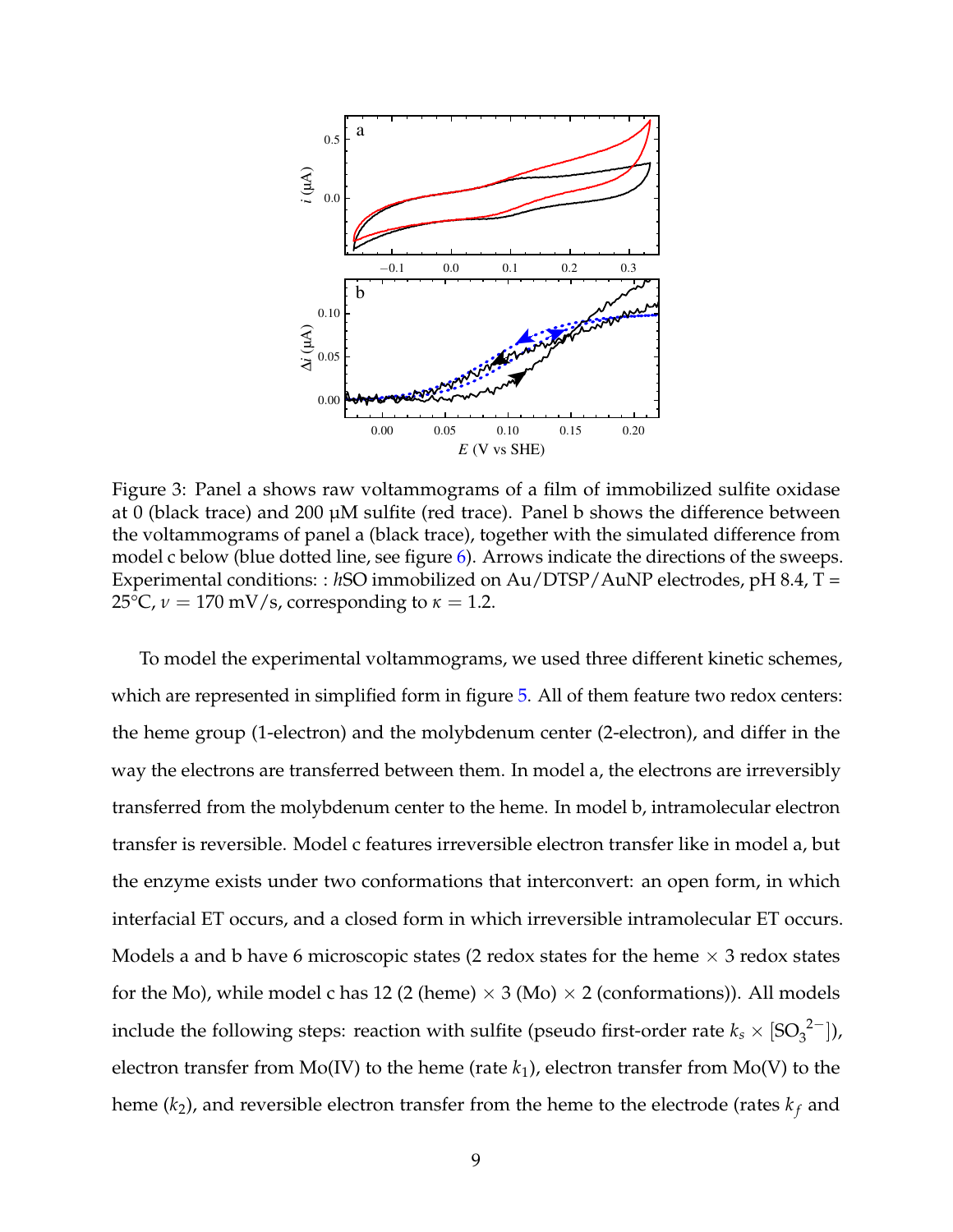

Figure 4: Panels a: raw cyclic voltammograms recorded at increasing concentrations of sulfite: 0 (red trace), 5, 10, 20, 50 and 200 µM (blue trace), together with their baseline (black dashed lines). Panel b: baseline-subtracted data, with the same colors as in panel a. Conditions: : *h*SO immobilized on Au/DTSP/AuNP electrodes, pH 8.4, T = 25°C,  $\nu = 300$  mV/s.

*kb* , assumed to follow Butler-Volmer kinetics, equation (6) below). In addition, model b features the reverse reactions of the intramolecular electron transfers: from the reduced heme to the Mo(V) (rate *k*−1) and to the Mo(VI) (rate *k*−2), and model c features the rate of the conformational change (*k<sup>c</sup>* for closing and *k<sup>o</sup>* for opening).

The full details of the kinetic systems and the differential equations governing the evolution over time of the concentration of the species are given in SI section S1, together with the expression of the steady-state turnover rates. The differential equations are linear, but the presence of the Butler-Volmer terms, which strongly depend on potential (and hence on time), prevents any analytic integration  $40$ ; we had therefore to resort to numerical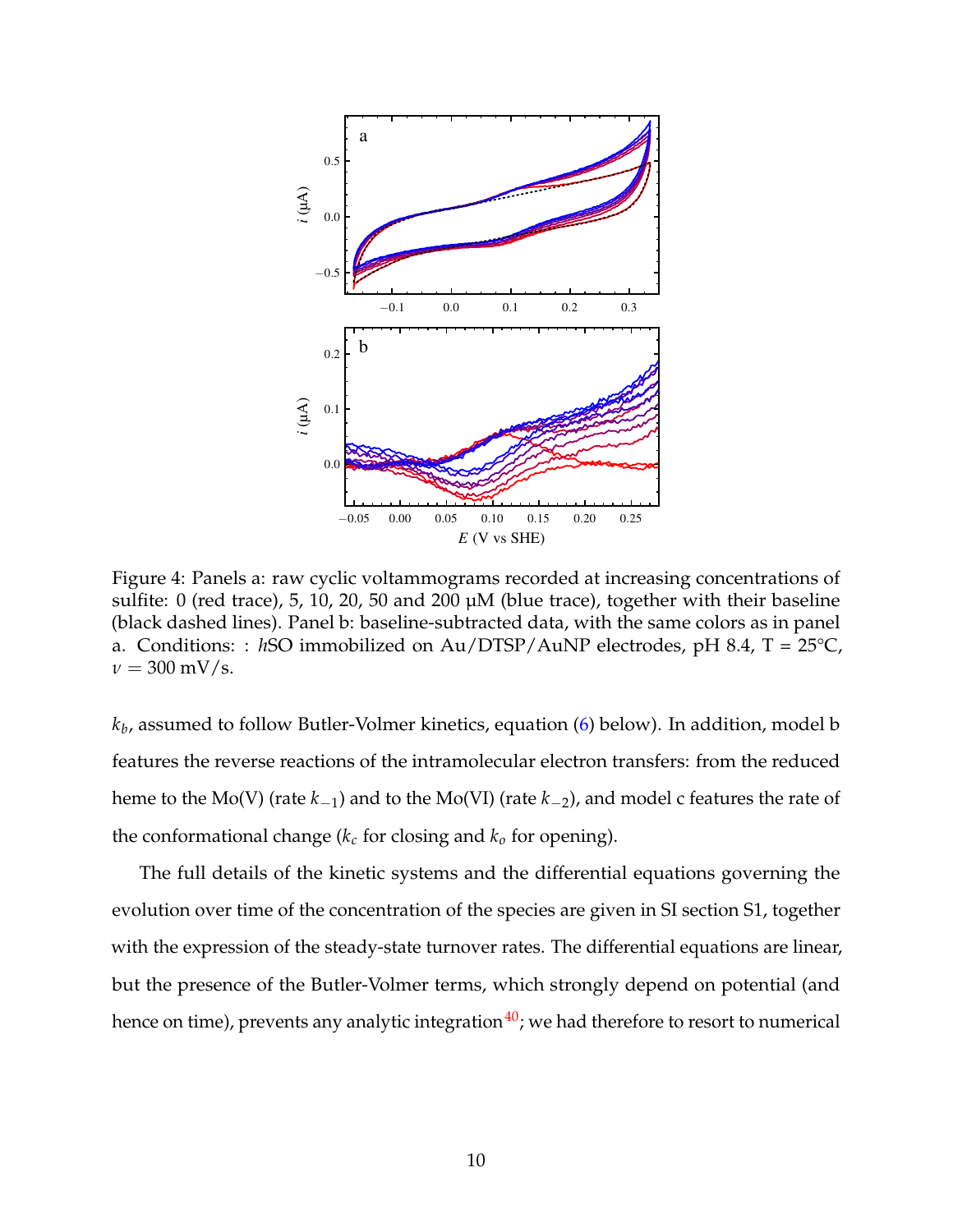

Figure 5: Schematic representation of the three kinetic schemes used for data fitting. Panels a and b depict the models where the Mo cofactor exchanges irreversibly (panel a) or reversibly (panel b) electrons with the heme relay, and conformational changes are not taken into account. Panel c shows the case where interfacial electron transfer only occurs in the open conformation (top), whereas intramolecular ET occurs in the closed conformation; the two interconvert with 1st order rate constants  $k_o$  and  $k_c$ . Only the cofactors are represented, not the full microscopic states; the latter are depicted in supplementary figure S1.

integration. The current was determined using the following equation:

$$
i = nFA\Gamma \left( k_f[\text{Fe(II)}] - k_b[\text{Fe(III)}] \right)
$$
\n(5)

where [Fe(III)] (resp. [Fe(II)]) is the fraction of species (in the open conformation for model c) in which the heme is oxidized (resp. reduced), and  $k_f$  and  $k_b$  are given by:

$$
k_f = k_0 \exp \frac{F(E - E_0)}{2RT} \qquad \qquad k_b = k_0 \exp \frac{F(E_0 - E)}{2RT} \tag{6}
$$

where  $E_0$  is the reduction potential of the heme, and  $k_0$  the Butler-Volmer exchange rate constant.

For all the models, we used the same strategy for data fitting. We first determined the "non-catalytic parameters" (i.e the surface coverage *A*Γ, the reduction potential of the heme *E*<sup>0</sup> and *k*0) by fitting all the non-catalytic data at once with a single set of parameters.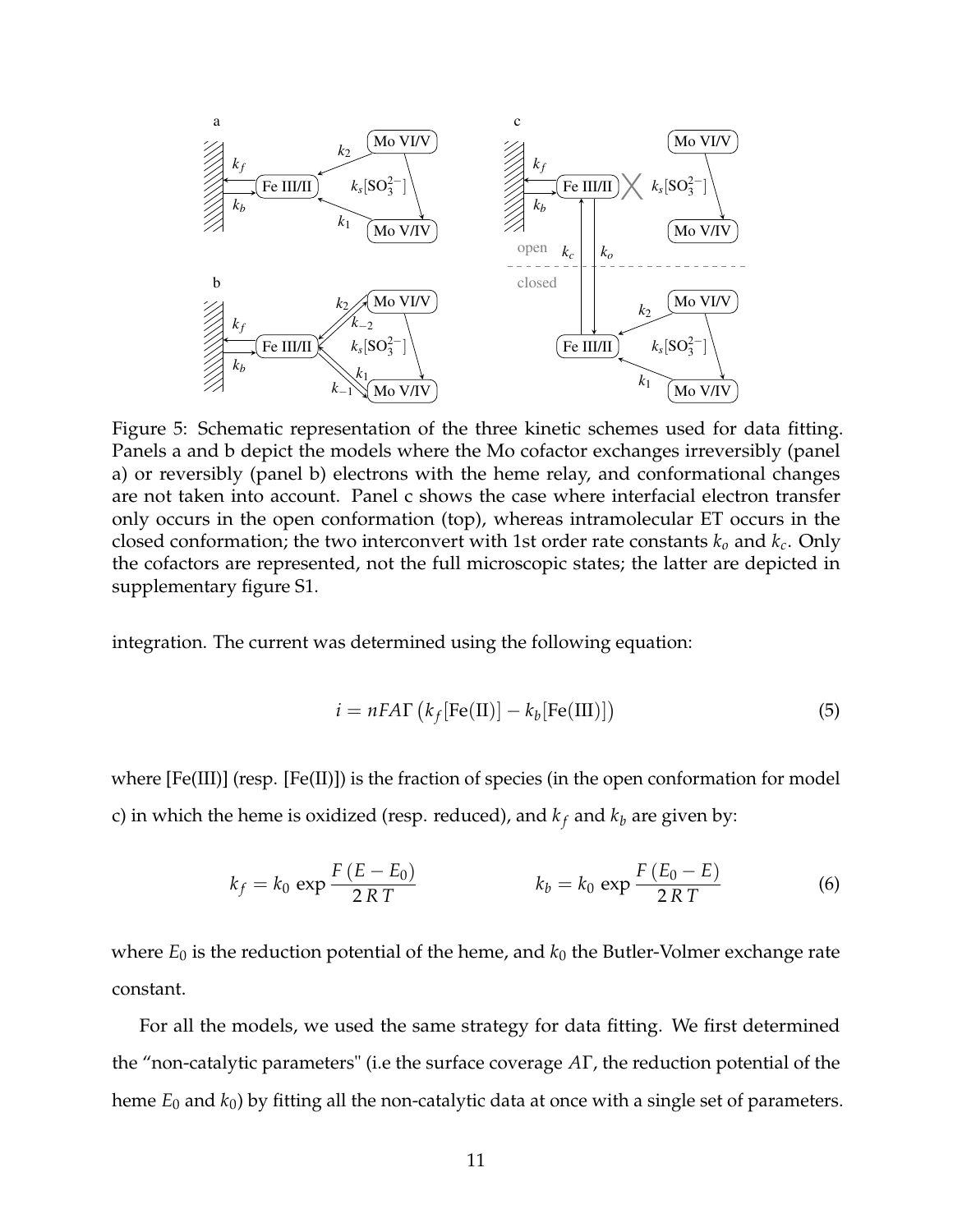Table 1: Potentials of the heme and the molybdenum center for various sulfite oxidases (literature data), together with the three possibilities for the equilibrium constants that were explored for fitting model b to the data.

| Enzyme                                          | pH                | $E_{\text{heme}}$ (mV) | $E_{\rm VUV}$ (mV) | $k_{-2}/k_2$         | $E_{V/IV}$ (mV)           | $k_{-1}/k_1$                             | ref            |                                                       |
|-------------------------------------------------|-------------------|------------------------|--------------------|----------------------|---------------------------|------------------------------------------|----------------|-------------------------------------------------------|
| human<br>human                                  | 7.5<br>6          | 62                     | 42                 | 0.46<br>0.36         |                           |                                          | 41<br>42       | spectroelectrochemistry<br>flash photolysis           |
| chicken<br>chicken<br>chicken                   | 6<br>9            | 90<br>51<br>68         | 131<br>$-57$<br>38 | 4.9<br>0.015<br>0.31 | $-86$<br>$-233$<br>$-239$ | $1 \times 10^{-3}$<br>$6 \times 10^{-6}$ | 43<br>43<br>43 | microcoulometry<br>microcoulometry<br>microcoulometry |
| Possibility 1<br>Possibility 2<br>Possibility 3 | 8.4<br>8.4<br>8.4 |                        |                    | 0.03<br>0.03<br>0.03 |                           | $10^{-1}$<br>$10^{-3}$<br>$10^{-5}$      |                |                                                       |

Then, we simultaneously fitted all the recorded voltammograms (all scan rates and all substrate concentrations, including 0), keeping the "non-catalytic parameters" fixed. This way, the fits are extremely constrained, since we can fit each model to a large number of catalytic datasets (9 scan rates  $\times$  6 concentrations = 54 voltammograms) by adjusting only a handful of parameters (2 for models a and b, 4 for model c, see table 2).

Despite the low number of parameters, we found that none of the models constrain well the rate constant  $k_1$  of the oxidation of the Molybdenum (IV) by the heme  $b_5$ , so instead of letting this parameter free, we fitted the data three times for each model, assuming that (i)  $k_1 = k_2$ , (ii)  $k_1 = 10 \times k_2$ , or (iii)  $k_1 = 100 \times k_2$ . Similarly, for model b, the fits did not constrain the intramolecular electron transfer equilibrium constants. The potential of the heme is well known, and the equilibrium constant for the electron transfer between the heme and the Mo(VI)/Mo(V) couple has also been determined under various conditions using flash photolysis experiments, but as of now, the reduction potential for the Mo(V)/Mo(IV) couple is not known for *h*SO (it has been determined only for *c*SO). We therefore considered three possibilities for the equilibrium constants of the intramolecular electron transfer reactions (table 1), based on available literature. Altogether, we performed 3 fits for each of model a and c (three values of the *k*1/*k*<sup>2</sup> ratio), and 9 fits for model b (three values of  $k_1/k_2$  combined with the three possibilities for the equilibrium constants).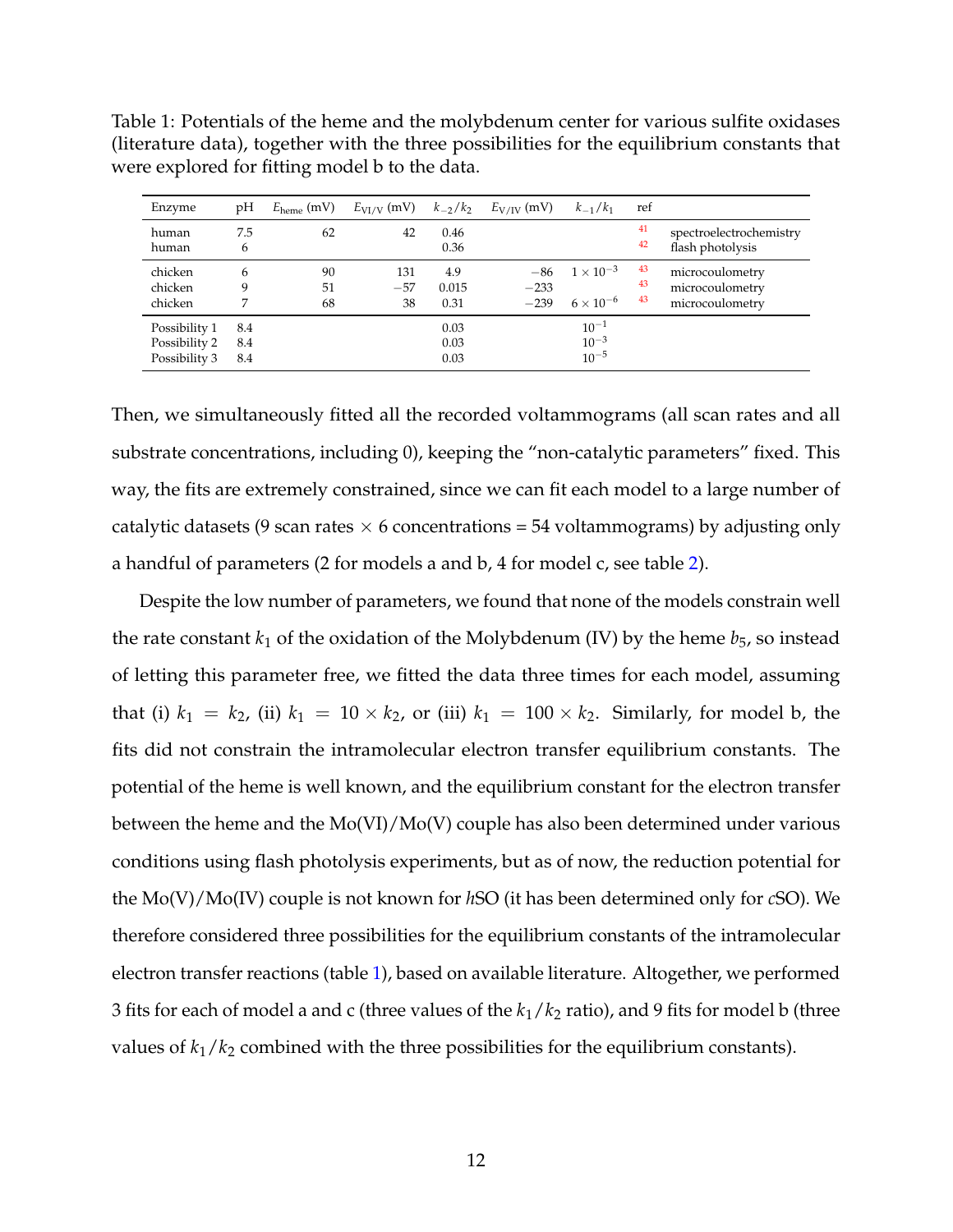Table 2: Parameters of the fits of figure 6. The first three parameters were adjusted only using non-catalytic data, as explained in text. Units: *E*<sup>0</sup> is in mV vs SHE, *F A* Γ is in units of  $10^{-8}$  C,  $k_0$ ,  $k_2$ ,  $k_0$  and  $k_c$  are in s<sup>−1</sup>,  $k_s$  is in s<sup>−1</sup>.µM<sup>−1</sup>, and  $k_1/k_2$ ,  $k_1/k_{-1}$ ,  $k_2/k_{-2}$  are dimensionless. The error is the 95% confidence interval given by the fit engine.

| $10^{-1}$<br>0.03 |
|-------------------|
|                   |
|                   |
| $10^{-3}$<br>0.03 |
|                   |
|                   |
| $10^{-5}$<br>0.03 |
|                   |
|                   |
|                   |
|                   |
|                   |
|                   |

#### **Conformational changes still occur on the electrode**

The fits are shown together with the baseline-subtracted voltammograms in figure 6, for the three different models (for  $k_1/k_2 = 100$ , and only one possibility for the equilibrium constants in the case of model b; all the fits are shown in figures S2 to S4). The fit parameters are given in table 2.

Globally, considering the very small number of free parameters for each of these fits (2 or 4 for 54 voltammograms), the fits are all very good regardless of the model, as they follow the trends visible in the experimental data: a sigmoidal shape with almost no hysteresis at low scan rates (left columns), and an almost purely non-catalytic signal at high scan rates (right columns).

The fits do not reproduce the increase in current at high potential, which is probably due to direct oxidation of sulfite (as it is present in the blanks in the presence of sulfite but in the absence of enzyme, supplementary figure S6), nor the drift of the baseline at low potential, which translates as an increase in current at high concentrations of sulfite in the low potential region.

However, a closer examination reveals that the fits of models a and b reproduce less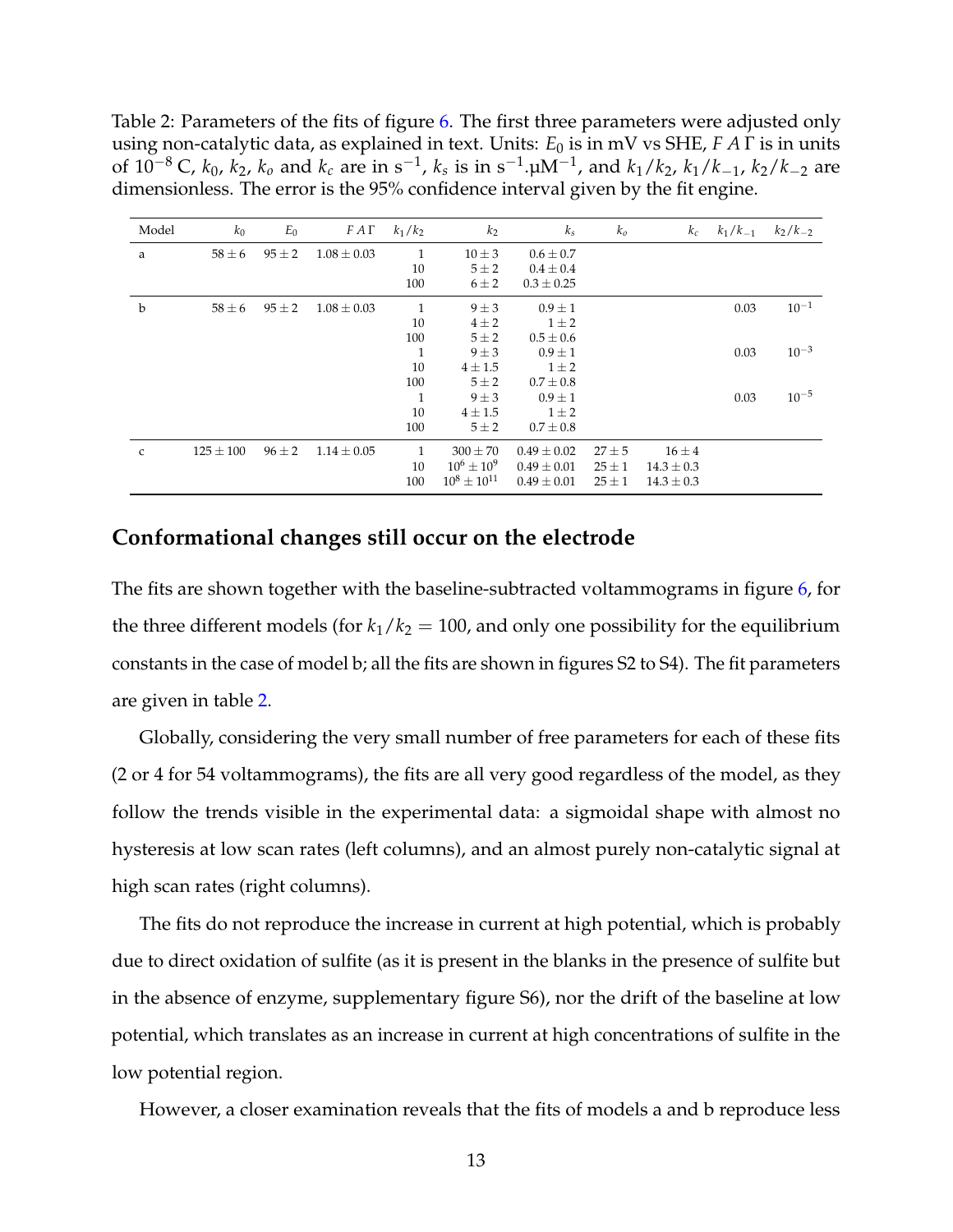

Figure 6: Baseline subtracted voltammograms (solid lines, at sulfite concentrations ranging from 0, light gray to 200 µM, black), along with the fits of models a, b, and c (dashed lines) for  $k_1/k_2 = 100$ . The fits for all values of the  $k_1/k_2$  ratio are shown in figures S2 to S4. The fit parameters are given in table 2. Conditions: *h*SO immobilized on Au/DTSP/AuNP electrodes, pH 8.4,  $T = 25^{\circ}C$ , scan rates as indicated on the top of each column. The value of *κ* indicated corresponds to the rate at the maximum concentration of sulfite.

well the features of the voltammograms than those of model c. For models a and b (1st and 2nd rows in fig  $6$ ), the current at fast scan rates in the upward direction is systematically overestimated, and the calculated peaks at intermediate scan rates are significantly wider than the experimental voltammograms, either starting at lower potentials than the data (arrows in figure 6) or even showing "pre-peaks" (indicated by asterisks) that are absent from the data. In contrast, the fits of model c reproduce much more faithfully the features of the experimental voltammograms, at the cost of 2 additional parameters. We conclude than model c reproduces better the data than models a and b, and thus that the conformational change that plays an important role in the catalytic cycle in solution also takes place when the enzyme is on an electrode.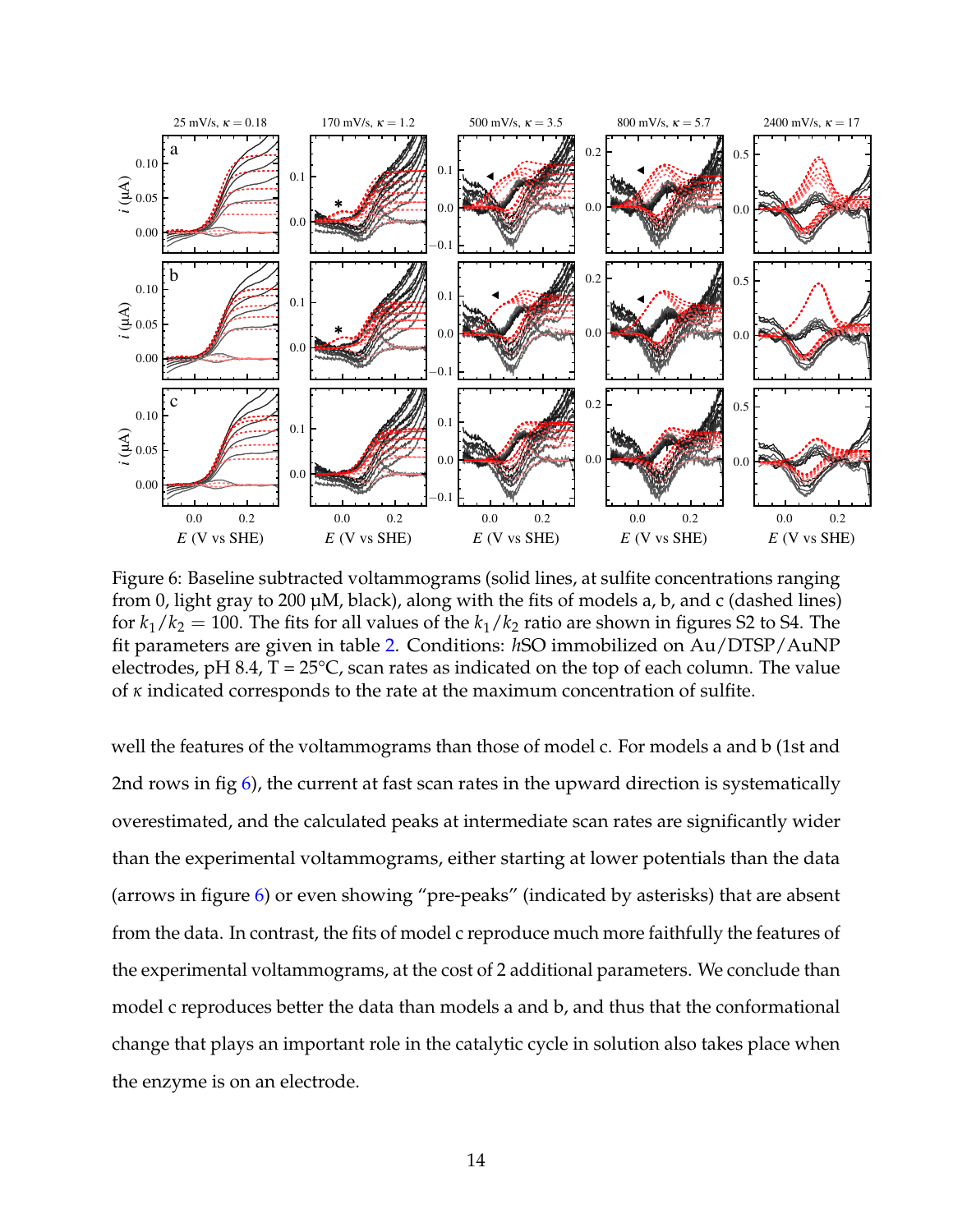### **Discussion**

A simple and potentially very informative experiment to perform with redox enzymes immobilized on an electrode is to sweep the potential and record the current, hence the enzymatic activity, as a function of the driving force. The steady-state response, the socalled "wave-shape", has been modelled  $31,44$  for different cases to learn for instance about the influence of additional inorganic cofactors that may serve as electron relays<sup>13,33</sup> or the effect of slow binding of substrate  $17,32$ . Sometimes, this steady-state response of the catalytic cycle is modulated by slow inactivation/reactivation processes that take place over the duration of the voltammogram, which results in a departure from steady-state and marked hysteresis $45,46$ . In this work, however, the departure from steady-state that we investigated does not reflect inactivation/reactivation processes, but arise from the fact that the electrode potential is swept fast enough to outrun the catalytic reaction, and the transients are relaxations of the catalytic cycle itself.

In this study of sulfite oxidase, we recorded a set of voltammograms under different conditions that span a large range of values of the number *κ* (equation (1)) that quantifies the departure from steady-state. We note that the modest catalytic rate of immobilized sulfite oxidase is an asset for such experiments, because relatively small scan rates are required to outrun the catalytic reaction.

By subtracting the signals in the absence of sulfite from those in its presence (figure 3), we were able to show that the catalytic and non-catalytic contributions are not simply additive, and that the catalytic response is not at steady-state.

It is possible to derive analytical expressions of the *steady-state* current even if the interfacial electron transfer is assumed to be slow $31$ , but it is only possible to integrate analytically the equations governing the *transient response* in current of a film of immobilized enzyme if the electron transfer is very fast<sup>37</sup>. As this was not the case here, we could not derive closed forms expressions for the current and had to resort to numerical integration to compute the theoretical curves. This was necessary since the curves that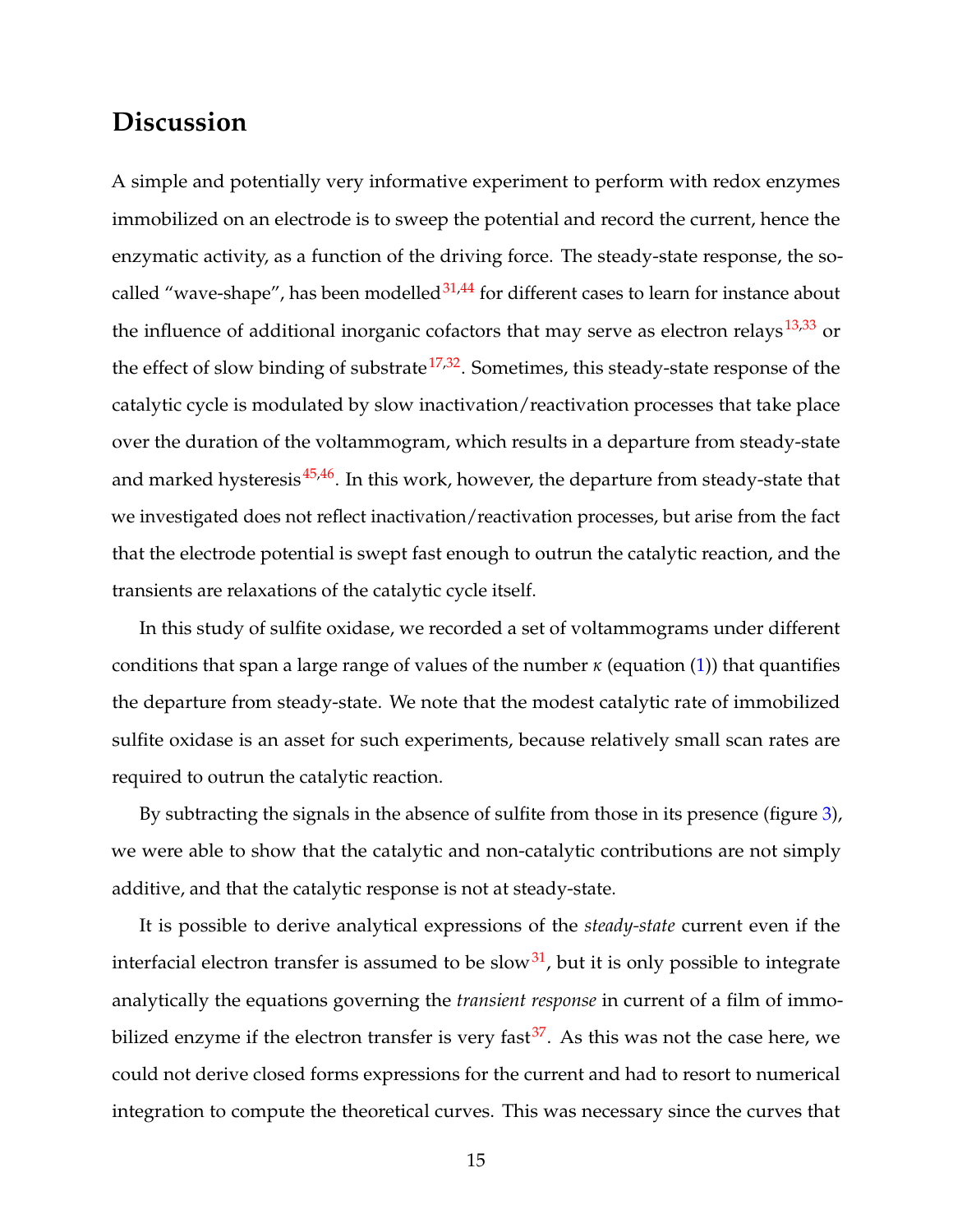are the most discriminative with respect to the model are those with values of *κ* close to one (figure 6), i.e. those that are neither "purely steady-state" nor "purely non-catalytic"; indeed, all models predict the same current responses at low and high values of *κ*.

Accurate baseline subtraction is essential to model the data. We used a simple method for computing baselines from the voltammograms in the absence of sulfite, and subtracted it from all the voltammograms at the same scan rate. However, the baseline evolves upon addition of sulfite, in a manner that is absent from control experiments in the absence of enzyme (figure S6). In particular at low potentials, the baseline tends to shift upwards upon increasing the sulfite concentration. This is unlikely to be a catalytic current, since the shift is much more pronounced for the reductive scan than for the oxidative scan, regardless of the scan rate. It could either result from traces of oxygen or perturbations of the double layer by the catalytic reaction.

We fitted three distinct models to the data, one in which there are no conformational changes, and electron transfer from the molybdenum is irreversible (model a), one in which electron transfer is reversible (model b) and conformational changes are not taken into account, and one in which electron transfer is irreversible, but only occurs when the enzyme is in a "closed" conformation which does not exchange electrons with the electrode (model c, figure 5). This corresponds to a situation in which the active site domain stays at a fixed position on the electrode, and the heme domain moves, acting as an electron shuttle between the electrode and the active site, as was predicted from theoretical computations<sup>30</sup> (this configuration is illustrated in the graphical abstract). The other situation, in which the Mo domain moves while the heme domain stays in contact with the electrode closely resembles the model lacking conformational changes, at least when the enzyme is in the "closed" conformation; we have not considered this possibility further in our models. Out of the three models, the one that included conformational changes reproduced the features of the experimental data significantly better than the other two, which suggests that the conformational change, which is a critical step of the catalytic cycle in solution, still takes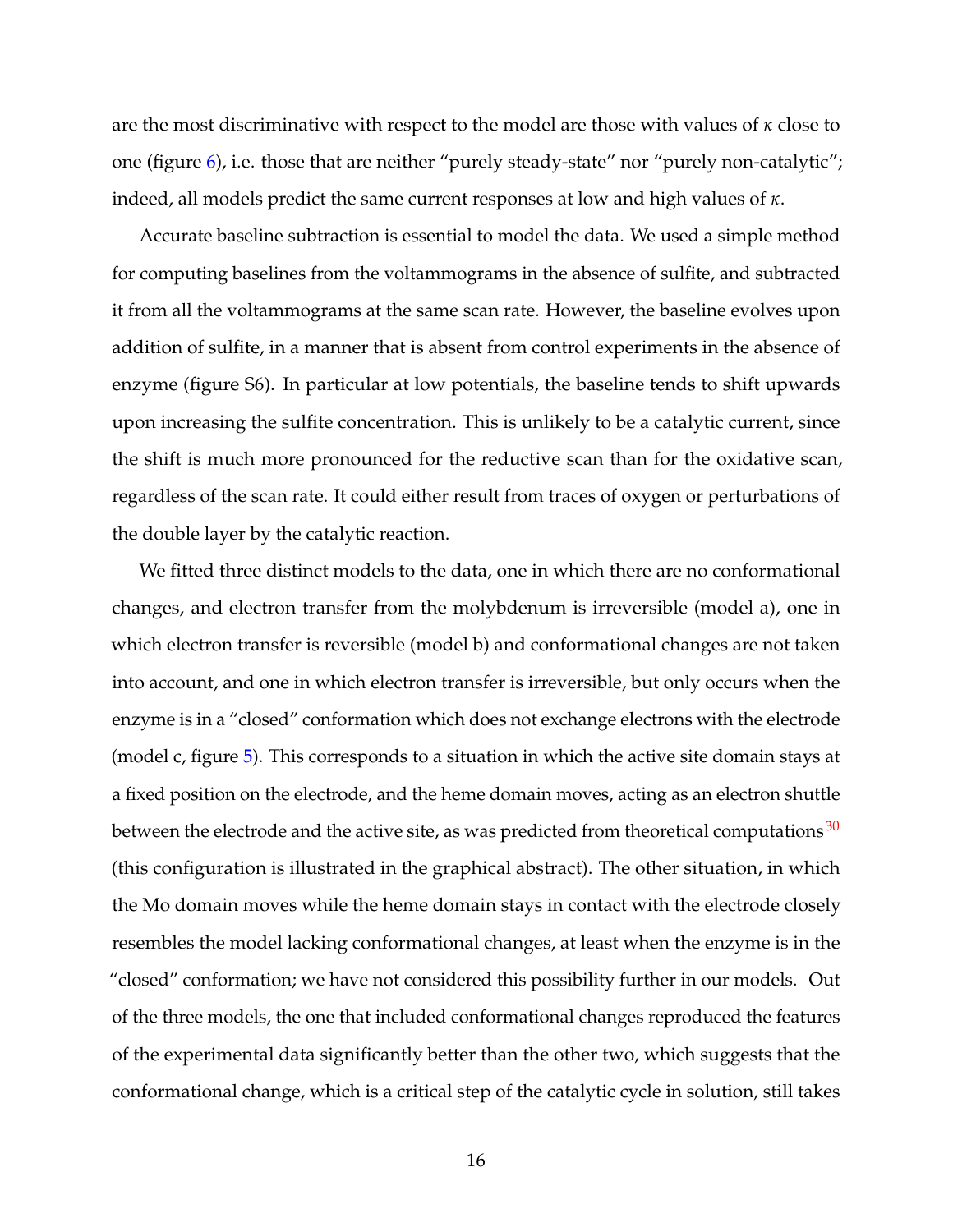place on the electrode, albeit at a lower rate: the fits of model c give opening/closing rate constants of about 27 and 15 s $^{-1}$ , respectively (table 2), which corresponds roughly to a 2 to 1 equilibrium ratio in the favor of the open conformation. This model also yielded very high rate constants for the intramolecular electron transfers, with a very large 95% confidence interval (see table 2). This reflects that the rate of intramolecular ET stricto sensu (i.e. the transfer in the closed conformation) is not rate-limiting. In fact, if one assumes that the conformational changes are the rate-limiting steps (at saturating sulfite concentrations), the 2 openings and 2 closings per catalytic cycle give the following expression for the maximum catalytic rate (see supplementary information section S1 for the derivation of steady-state rate constants):

$$
k_{\text{cat}}^{\text{max}} = \left(\frac{2}{k_o} + \frac{2}{k_c}\right)^{-1} = 5 \pm 0.5 \,\text{s}^{-1} \tag{7}
$$

This value is similar to the maximum value of  $k_{cat}$  deduced from the fit to the data in figure 2, which suggests that conformational change is indeed the rate-limiting step. This is consistent with the findings of Astashkin and coworkers that intramolecular electron transfer results in an obligatory conformational change<sup>47</sup>. Thus, at high scan rates, the voltammetry outruns the conformational changes and the electrons are never transferred between the heme and the molybdenum center. In this respect, it is interesting to note that, while all vertebrate sulfite oxidases studied so far only yield non-catalytic signals for the heme centers, Aguey-Zinsou and coworkers were able to record non-catalytic signals attributed to the molybdenum center in bacterial sulfite dehydrogenase<sup>20</sup>. Sulfite dehydrogenases are closely related to vertebrate sulfite oxidases, but their catalytic cycle does not involve any conformational change. Thus, the slowness of the conformational changes in vertebrate sulfite oxidase on the electrode is probably the reasons why no non-catalytic signals of the molybdenum center were ever recorded.

The rate of conformational change has never been directly measured in solution assays,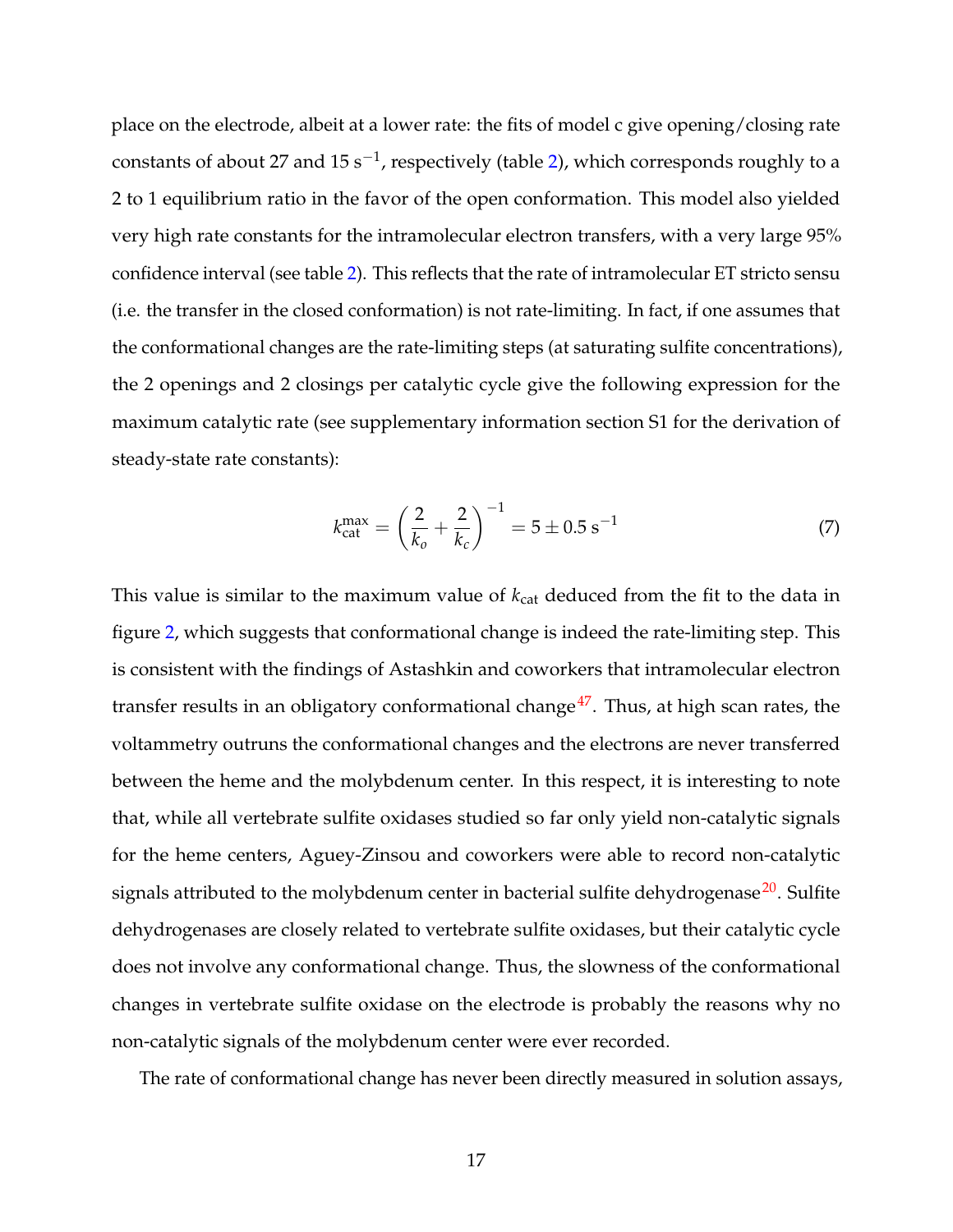but the rate of internal electron transfer between the heme and Mo(V) has been determined under various conditions both for chicken sulfite oxidase and human sulfite oxidase, using flash photolysis experiments. This rate most probably includes a conformational change, since its value decreases upon increasing solution viscosities<sup>10</sup>. Hence, in solution, the value of the slowest conformational rate constant must be at least as fast as intramolecular electron transfer, on the order of 400 s $^{-1}$  for human sulfite oxidase at pH 7.5 $^{41}$ . Consequently, the immobilization of the enzyme on the electrode leads to a decrease by at least an order of magnitude of the conformational change rate constant, most probably due to a lesser flexibility of the enzyme in the vicinity of the electrode. The values of the other rates constants determined from the fit (which are all significantly higher than the conformational change rate constant) suggest that the decrease in the rate of conformational change is the sole cause of the decrease in activity on the electrode with respect to the solution activity. In this sense, the nature of the electrode could play an important role, and it may be the reason why Ferapontova and coworkers<sup>21</sup> obtained larger catalytic rates (about 4 times larger, to the point that the catalytic rates they measured were only a factor of 2 lower than the solution activity) than Elliott and coworkers<sup>19</sup> despite using the same enzyme (*c*SO). One of the possible explanations is that the SAM-covered gold electrode is softer than the pyrolytic graphite edge electrode, and hence allows for more flexibility of the immobilized enzyme and hence greater rates of conformational changes. This interpretation is also consistent with molecular dynamics simulations according to which the decrease in activity of immobilized enzymes in low buffer concentrations is due to a lesser flexibility of the enzyme on the electrode at low buffer concentrations<sup>30</sup>, and indeed, we found that increasing the solution viscosity decreases the catalytic activity of immobilized *h*SO<sup>24</sup>.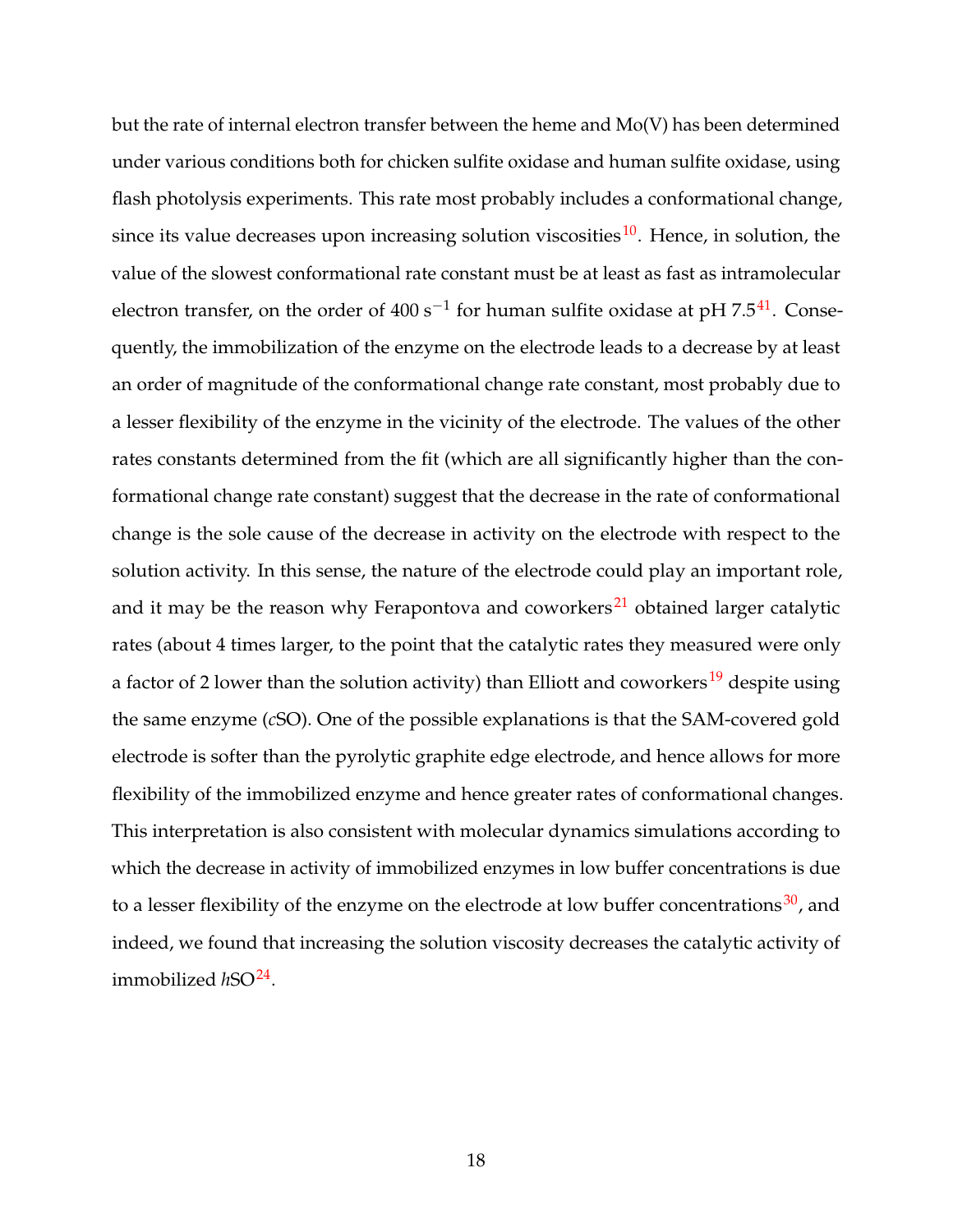### **Conclusion**

We have explored systematically the transition between steady-state and transient catalytic cyclic voltammograms of immobilized *h*SO. We were able for the first time to fit appropriate kinetic models to the resulting signals. Only models that include a conformational change could convincingly reproduce the electrochemical data, hence we conclude that the conformational change that is an integral part of the catalytic cycle in solution is also required with immobilized enzymes.

### **Materials and methods**

**Materials**  $\text{Gold(III)}$ -chloride trihydrate  $(\text{HAuCl}_4 \cdot 3 \text{H}_2\text{O})$  were provided by Aldrich. 3,3'-dithiodipropionic acid di (N-hydroxysuccinimide ester) (DTSP) and N-dodecyl-N,Ndimethylammonio-1-propanesulfonate were purchased from TCI. Branched polyethyleneimine (b-PEI, MW $=5000$  g.mol $^{-1}$ ) was from BASF. Potassium carbonate and heptanol was purchased from Fluka. Sulfuric acid was provided from Roth and nitric acid was from Merck. Goodfellow supplied platinum and gold wires with a diameter of 0.5 mm. All chemicals were of analytical grade and used as received. All the solutions were prepared in 18 MΩ Millipore water.

**Enzyme preparation** His6-tagged human sulfite oxidase (*h*SO) was purified after expression in *E. coli* TP1000 cells containing plasmid pTG718, as described previously $^{48,49}$ .

**AuNP synthesis** Synthesis of PEI capped AuNP in aqueous solution is according to the protocol reported  $50$ . An aqueous solution of PEI (1 wt%) and  $\text{HAuCl}_4$  (2 mM) were mixed in a weight ratio PEI:HAuCl<sub>4</sub>=1:1 at room temperature and then heated up to 100°C for 5 min. After cooling down to room temperature in a water bath, the red color solution indicates the formation of a colloidal AuNP dispersion. The nanoparticles solution was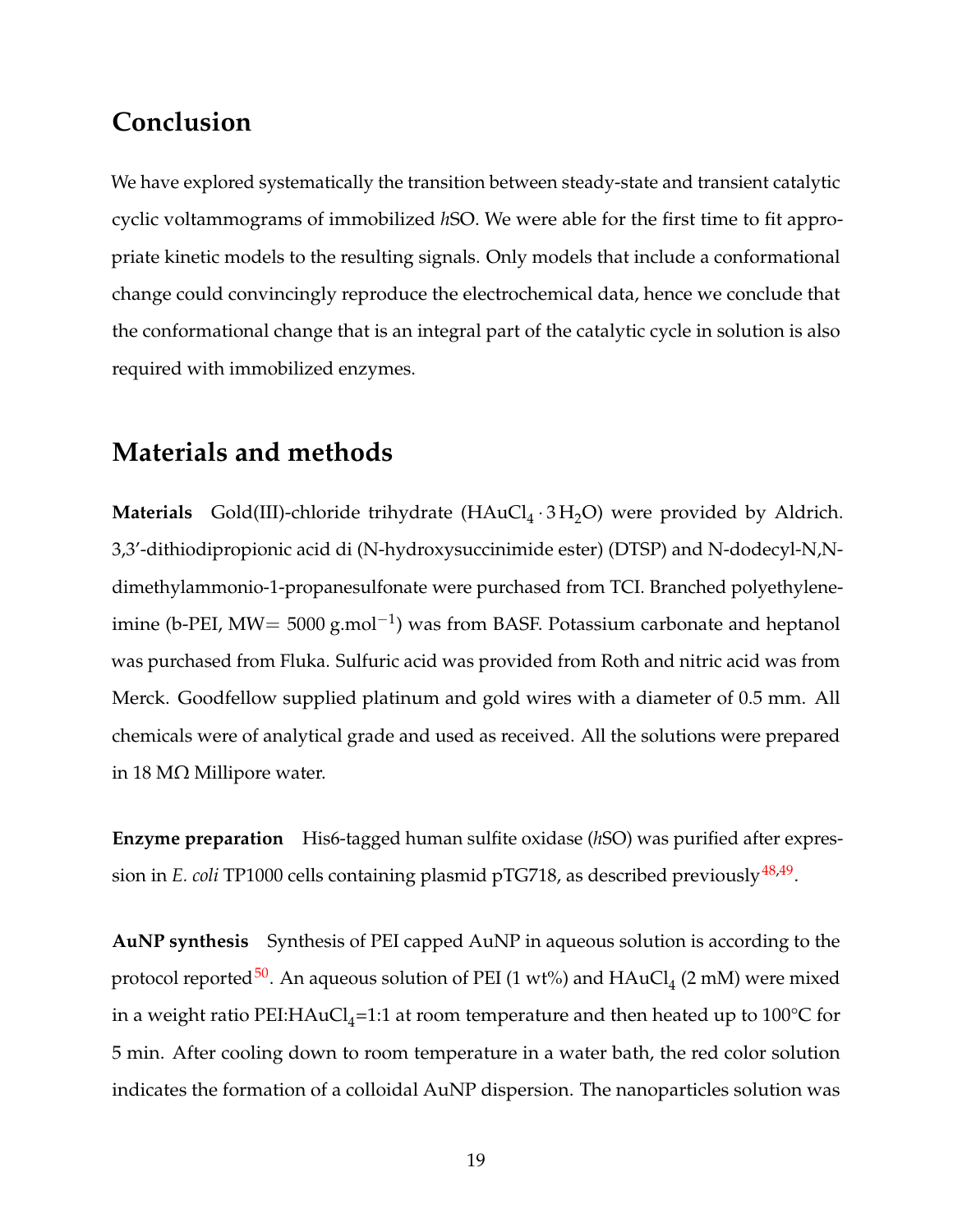kept for storage at  $4^{\circ}C$  in the fridge.

**Electrode modification** The gold electrodes were cleaned as described<sup>22</sup>. Briefly, gold wires were cleaned in boiling 2 M KOH for 4 h and in concentrated  $\rm HNO_3$  for 10 min with careful rinsing with Millipore water after every step. The electrodes were stored in concentrated  $\rm{H_2SO_4}$  when not in use. The surface was modified with the following procedures<sup>24</sup>. The cleaned electrodes were immersed for 2 h into a 50 mM solution of 3,3'-dithiodipropionic acid di(N-hydroxysuccinimide ester) (DTSP) in DMSO at room temperature. The DTSP modified electrodes were then rinsed with DMSO, water and then immersed in 0.2 M  $K_2CO_3$  pH 10.0 for 20 minutes in order to activate the DTSP. The activated electrodes were incubated in AuNP nanoparticles solution for 1 h at room temperature. For attachment of *h*SO the nanoparticles modified gold electrodes (Au/DTSP/AuNP) were dipped in a 2 µM *h*SO solution (0.5 mM Tris buffer, at pH 7.0) for 30 min at 4°C. Modified electrodes were stored dry at 4°C when not in use. Prior measurement, the prepared electrodes were thoroughly rinsed with 5 mM Tris-acetate solution pH 8.4 to remove not tightly bound enzyme. The Au/DTSP/AuNP blank electrodes were prepared following the same procedure, but omitting of *h*SO.

**Experiment process** Electrochemical measurements were carried out using a custommade 1 mL measuring chamber equipped with an Ag/AgCl/1M KCl reference electrode  $(E = +235 \text{ mV}$  vs standard hydrogen electrode) and a platinum wire counter electrode. The working electrodes were the Au-wires modified according to the procedure described above. Voltammetric measurements were performed at room temperature with the µAutolab Type III/FRA2 potentiostat from Metrohm Autolab B.V. Cyclic voltammograms of modified Au/DTSP/AuNP/*h*SO electrode were recorded at nine different scan rates (25, 100, 170, 300, 500, 800, 1400, 2400, 4000 mV s-1) in a 750 mM Tris-acetate buffer solution at pH 8.4. After a series of measurements for all the scan rates, different concentrations of sulfite (0, 5, 10, 20, 50 and 200 µM) were added into Tris-acetate buffer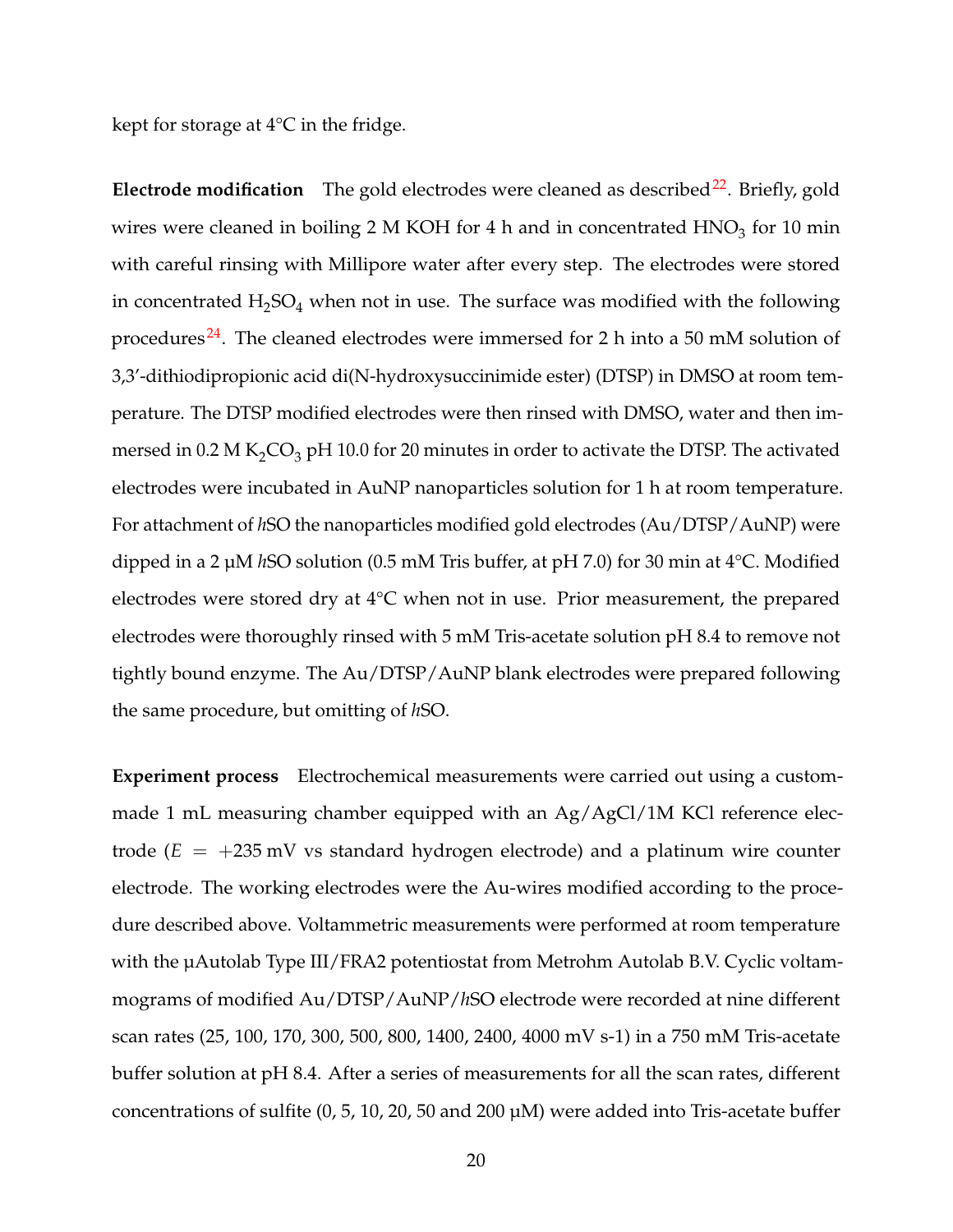solution. For each sulfite concentration, the same series of measurements at various scan rates were repeated again. The series of all the experiments were done in both aerobic and anaerobic condition. For the blank experiment all the measurement were repeated at Au/DTSP/*h*SO electrode as well. We used a stationary electrode to minimize electrical noise. The plateau shape of the voltammograms recorded at the lowest scan rates show that there is no depletion of sulfite. For all voltammograms, we recorded three cycles, and showed and modeled only the last scan.

**Data processing and modelling** We used QSoas<sup>51</sup> for all data analysis. For the baseline subtraction, we used the two-polynomials fit setting a large error (hence a low weight) in the region of the data where the non-catalytic peaks were present. For the modelling, we used the ODE integration fits with the implicit Bulirsch-Stoer solver of Bader and Deuflhard<sup>52</sup> (QSoas solver bsimp), that greatly outperformed the other solvers available. To ensure that the models reproduced correctly the steady-state response of the enzyme, we averaged the forward and backward scans of the  $\nu = 25$  mV/s voltammograms recorded in the presence of sulfite and gave them 5 times more weight than the other voltammograms.

### **Acknowledgement**

The authors thank Christophe Léger for critical reading of the manuscript. We thank Joachim Koetz for synthesis of nanoparticles. VF acknowledges support from CNRS, Agence Nationale de la Recherche (ANR-12-BS08-0014, ANR-14-CE05-0010) and the A\*MIDEX project (n° ANR-11-IDEX-0001-02) funded by the «Investissements d'Avenir» French Government program, managed by the French National Research Agency (ANR). VF is a member of the French Bioinorganic Chemistry group (http://frenchbic.cnrs.fr). UW and SL acknowledge support from the Deutsche Forschungsgemeinschaft (Unicat Cluster of Excellence, EXC 314).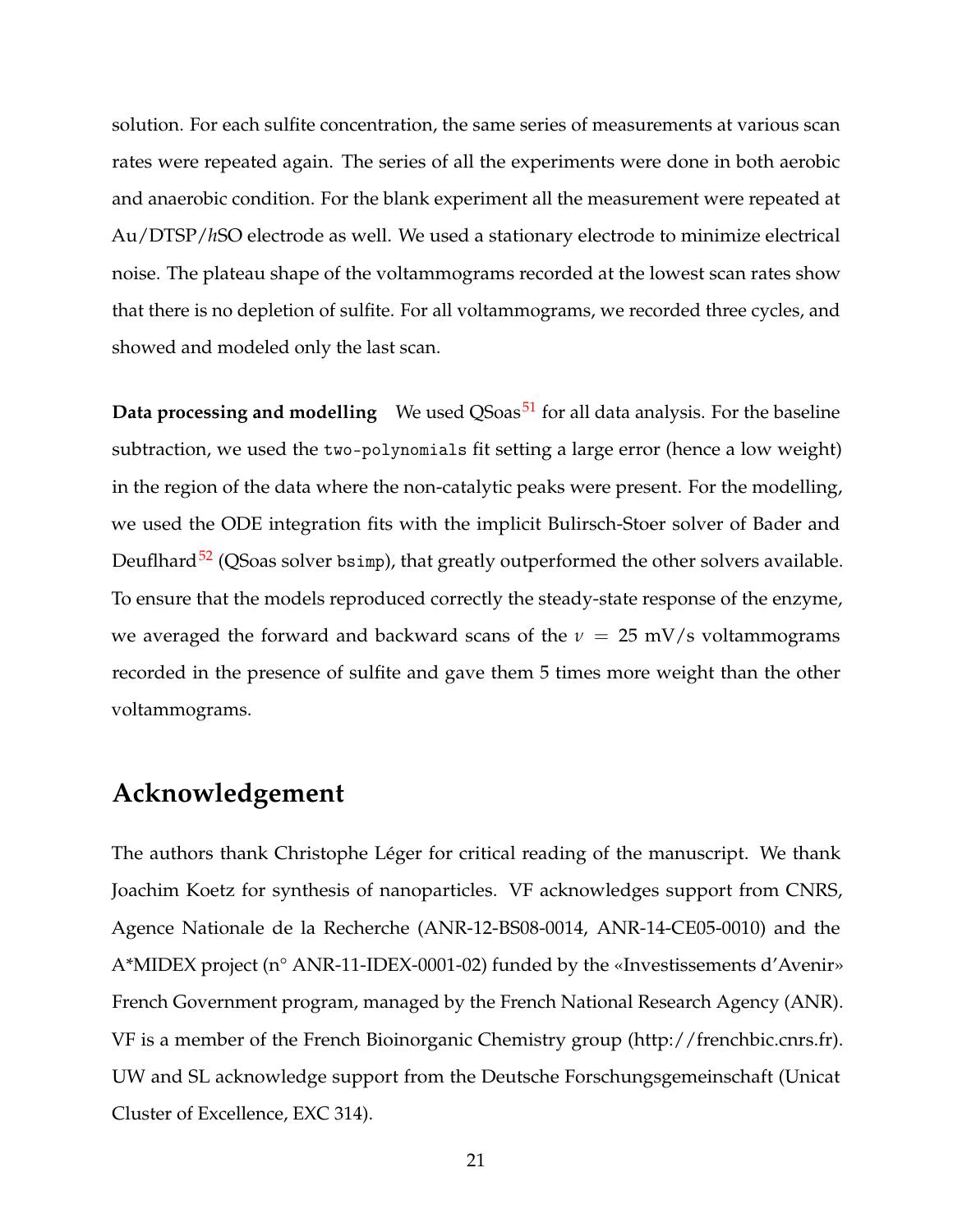### **Supporting Information Available**

Supplementary figures S1 to S6, the differential equations used for data modelling, and the steady-state rates for the models.

### **References**

- (1) Hille, R.; Hall, J.; Basu, P. *Chem. Rev.* **2014**, *114*, 3963–4038.
- (2) Pushie, M. J.; Cotelesage, J. J.; George, G. N. *Metallomics* **2014**, *6*, 15–24.
- (3) Grimaldi, S.; Schoepp-Cothenet, B.; Ceccaldi, P.; Guigliarelli, B.; Magalon, A. *Biochim. Biophys. Acta* **2013**, *1827*, 1048–1085.
- (4) Iobbi-Nivol, C.; Leimkühler, S. *Biochim. Biophys. Acta* **2013**, *1827*, 1086–1101.
- (5) Schwarz, G.; Mendel, R. R.; Ribbe, M. W. *Nature* **2009**, *460*, 839–847.
- (6) Feng, C.; Tollin, G.; Enemark, J. H. *Biochim. Biophys. Acta* **2007**, *1774*, 527–539.
- (7) Schwahn, B. C.; Van Spronsen, F. J.; Belaidi, A. A.; Bowhay, S.; Christodoulou, J.; Derks, T. G.; Hennermann, J. B.; Jameson, E.; König, K.; McGregor, T. L.; Font-Montgomery, E.; Santamaria-Araujo, J. A.; Santra, S.; Vaidya, M.; Vierzig, A.; Wassmer, E.; Weis, I.; Wong, F. Y.; Veldman, A.; Schwarz, G. *The Lancet* **2015**, *386*, 1955–1963.
- (8) Kisker, C.; Schindelin, H.; Pacheco, A.; Wehbi, W. A.; Garrett, R. M.; Rajagopalan, K. V.; Enemark, J. H.; Rees, D. C. *Cell* **1997**, *91*, 973–983.
- (9) Pacheco, A.; Hazzard, J. T.; Tollin, G.; Enemark, J. H. *J. Biol. Inorg. Chem.* **1999**, *4*, 390–401.
- (10) Feng, C.; Kedia, R. V.; Hazzard, J. T.; Hurley, J. K.; Tollin, G.; Enemark, J. H. *Biochemistry* **2002**, *41*, 5816–5821.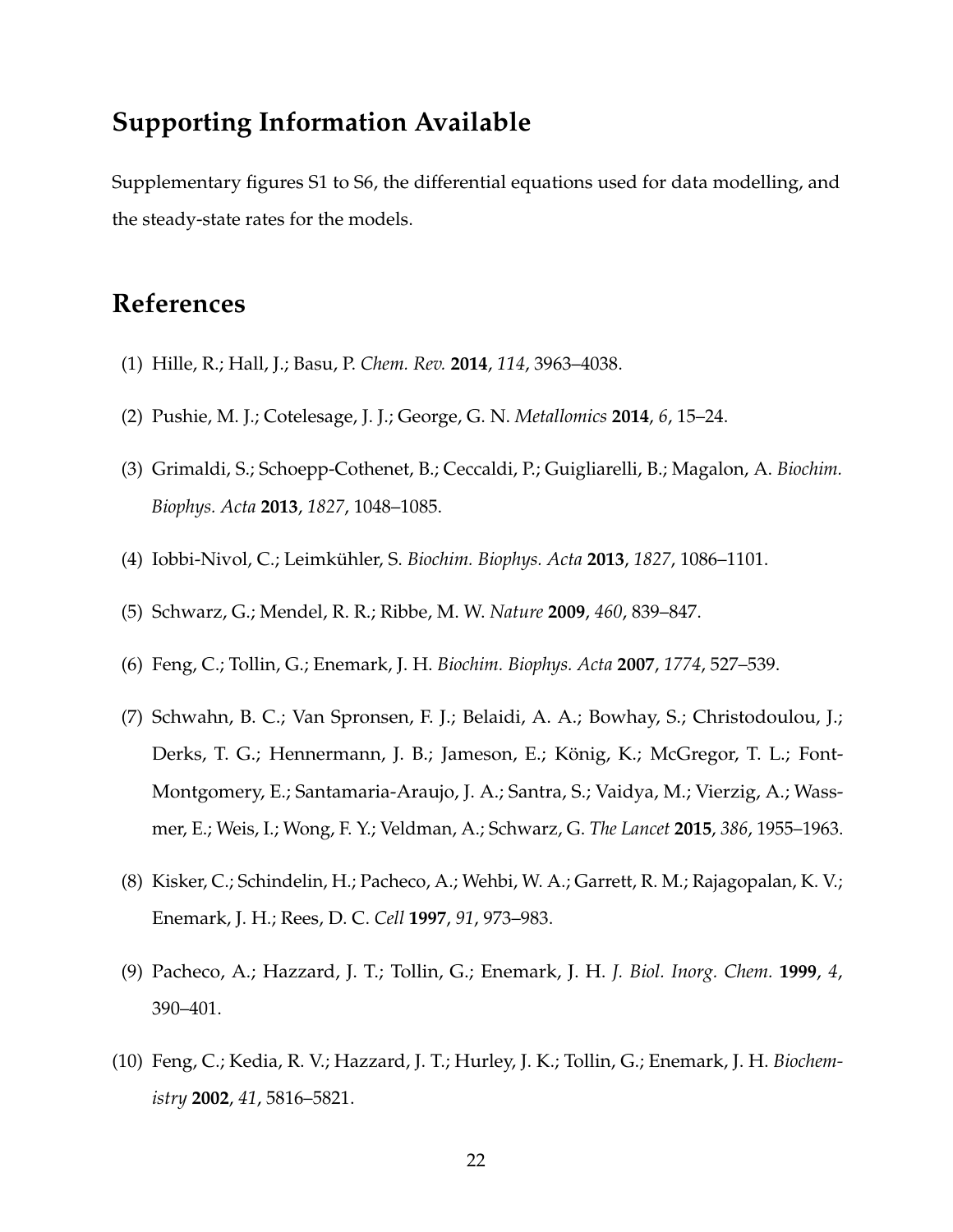- (11) Armstrong, F. A.; Heering, H. A.; Hirst, J. *Chem. Soc. Rev.* **1997**, *26*, 169–179.
- (12) Léger, C.; Bertrand, P. *Chem. Rev.* **2008**, *108*, 2379–2438.
- (13) Fourmond, V.; Baffert, C.; Sybirna, K.; Lautier, T.; Abou Hamdan, A.; Dementin, S.; Soucaille, P.; Meynial-Salles, I.; Bottin, H.; Léger, C. *J. Am. Chem. Soc.* **2013**, *135*, 3926–3938.
- (14) Fourmond, V.; Léger, C. *Adv. Biochem. Eng. Biotechnol.* **2016**, *(advanced online publication)*, 1–41.
- (15) Heffron, K.; Léger, C.; Rothery, R.; Weiner, J.; Armstrong, F. *Biochemistry* **2001**, *40*, 3117–3126.
- (16) Anderson, L.; Richardson, D.; Butt, J. *Biochemistry* **2001**, *40*, 11294–307.
- (17) Frangioni, B.; Arnoux, P.; Sabaty, M.; Pignol, D.; Bertrand, P.; Guigliarelli, B.; Léger, C. *J. Am. Chem. Soc.* **2004**, *126*, 1328–9.
- (18) Hoke, K.; Cobb, N.; Armstrong, F.; Hille, R. *Biochemistry* **2004**, *43*, 1667–1674.
- (19) Elliott, S. J.; McElhaney, A. E.; Feng, C.; Enemark, J. H.; Armstrong, F. A. *J. Am. Chem. Soc.* **2002**, *124*, 11612–3.
- (20) Aguey-Zinsou, K.-F.; Bernhardt, P. V.; Kappler, U.; McEwan, A. G. *J. Am. Chem. Soc.* **2003**, *125*, 530–5.
- (21) Ferapontova, E. E.; Ruzgas, T.; Gorton, L. *Anal. Chem.* **2003**, *75*, 4841–4850.
- (22) Frasca, S.; Rojas, O.; Salewski, J.; Neumann, B.; Stiba, K.; Weidinger, I. M.; Tiersch, B.; Leimkühler, S.; Koetz, J.; Wollenberger, U. *Bioelectrochemistry* **2012**, *87*, 33–41.
- (23) Zeng, T.; Leimkühler, S.; Koetz, J.; Wollenberger, U. *ACS Appl. Mater. Interfaces* **2015**, *7*, 21487–21494.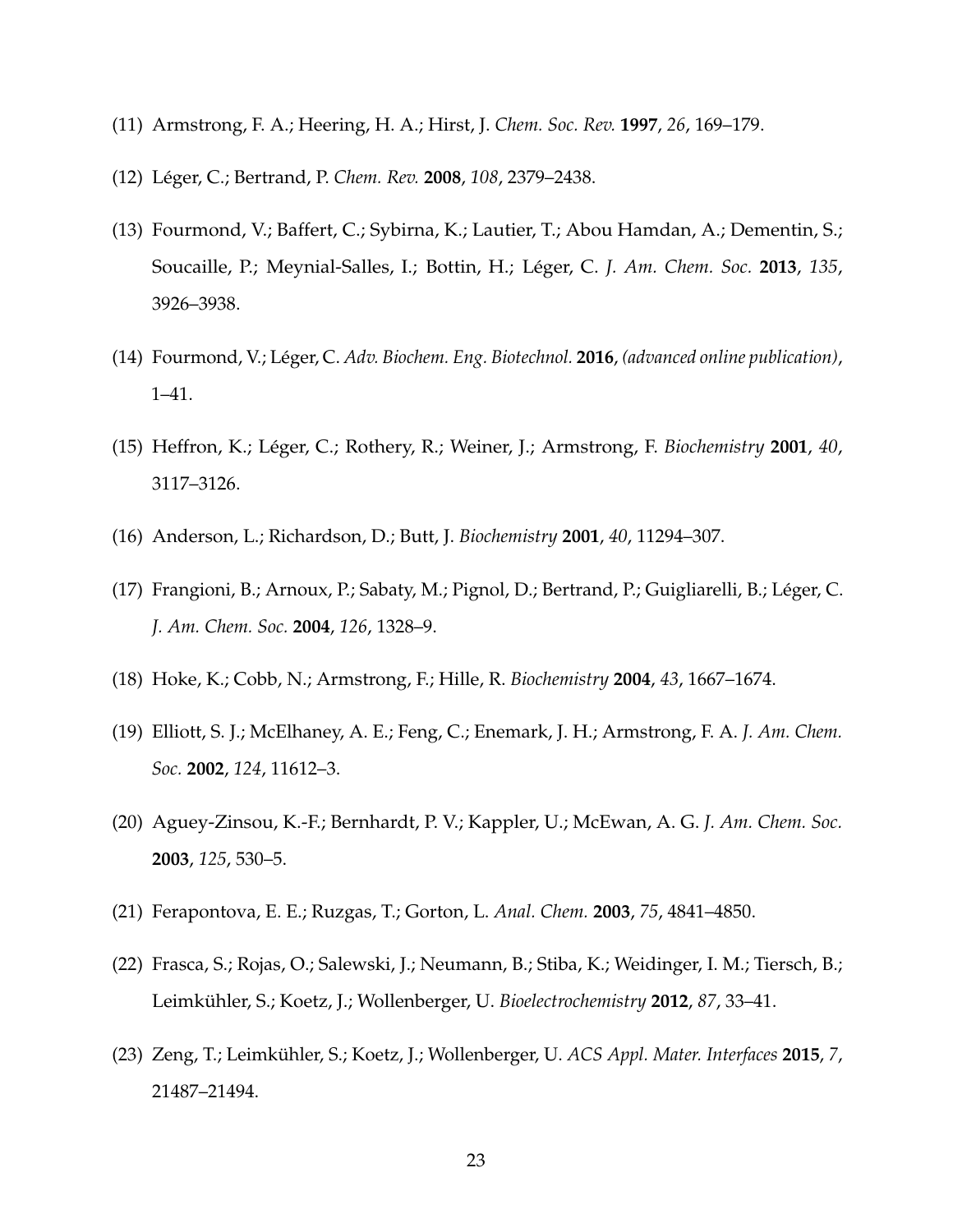- (24) Zeng, T.; Frasca, S.; Rumschöttel, J.; Koetz, J.; Leimkühler, S.; Wollenberger, U. *Electroanalysis* **2016**, *28*, 2303–2310.
- (25) Sezer, M.; Spricigo, R.; Utesch, T.; Millo, D.; Leimkuehler, S.; Mroginski, M. A.; Wollenberger, U.; Hildebrandt, P.; Weidinger, I. M. *Phys. Chem. Chem. Phys.* **2010**, *12*, 7894–7903.
- (26) Saengdee, P.; Promptmas, C.; Zeng, T.; Leimkühler, S.; Wollenberger, U. *Electroanalysis* **2017**, *29*, 110–115.
- (27) Zeng, T.; Pankratov, D.; Falk, M.; Leimkühler, S.; Shleev, S.; Wollenberger, U. *Biosens Bioelectron* **2015**, *66*, 39–42.
- (28) Fourmond, V.; Burlat, B.; Dementin, S.; Arnoux, P.; Sabaty, M.; Boiry, S.; Guigliarelli, B.; Bertrand, P.; Pignol, D.; Léger, C. *J. Phys. Chem. B* **2008**, *112*, 15478–15486.
- (29) Ceccaldi, P.; Rendon, J.; Léger, C.; Toci, R.; Guigliarelli, B.; Magalon, A.; Grimaldi, S.; Fourmond, V. *Biochim. Biophys. Acta* **2015**, *1847*, 1055–1063.
- (30) Utesch, T.; Sezer, M.; Weidinger, I. M.; Mroginski, M. A. *Langmuir* **2012**, *28*, 5761–5769.
- (31) Fourmond, V.; Léger, C. *Curr. Opin. Electrochem.* **2017**, *1*, 110–120.
- (32) Bertrand, P.; Frangioni, B.; Dementin, S.; Sabaty, M.; Arnoux, P.; Guigliarelli, B.; Pignol, D.; Léger, C. *J. Phys. Chem. B* **2007**, *111*, 10300–10311.
- (33) Léger, C.; Lederer, F.; Guigliarelli, B.; Bertrand, P. *J. Am. Chem. Soc.* **2006**, *128*, 180–187.
- (34) Armstrong, F. A.; Camba, R.; Heering, H. A.; Hirst, J.; Jeuken, L. J.; Jones, A. K.; Léger, C.; McEvoy, J. P. *Faraday Discuss.* **2000**, *116*, 191–203.
- (35) Chen, K.; Hirst, J.; Camba, R.; Bonagura, C. A.; Stout, C. D.; Burgess, B. K.; Armstrong, F. A. *Nature* **2000**, *405*, 814–7.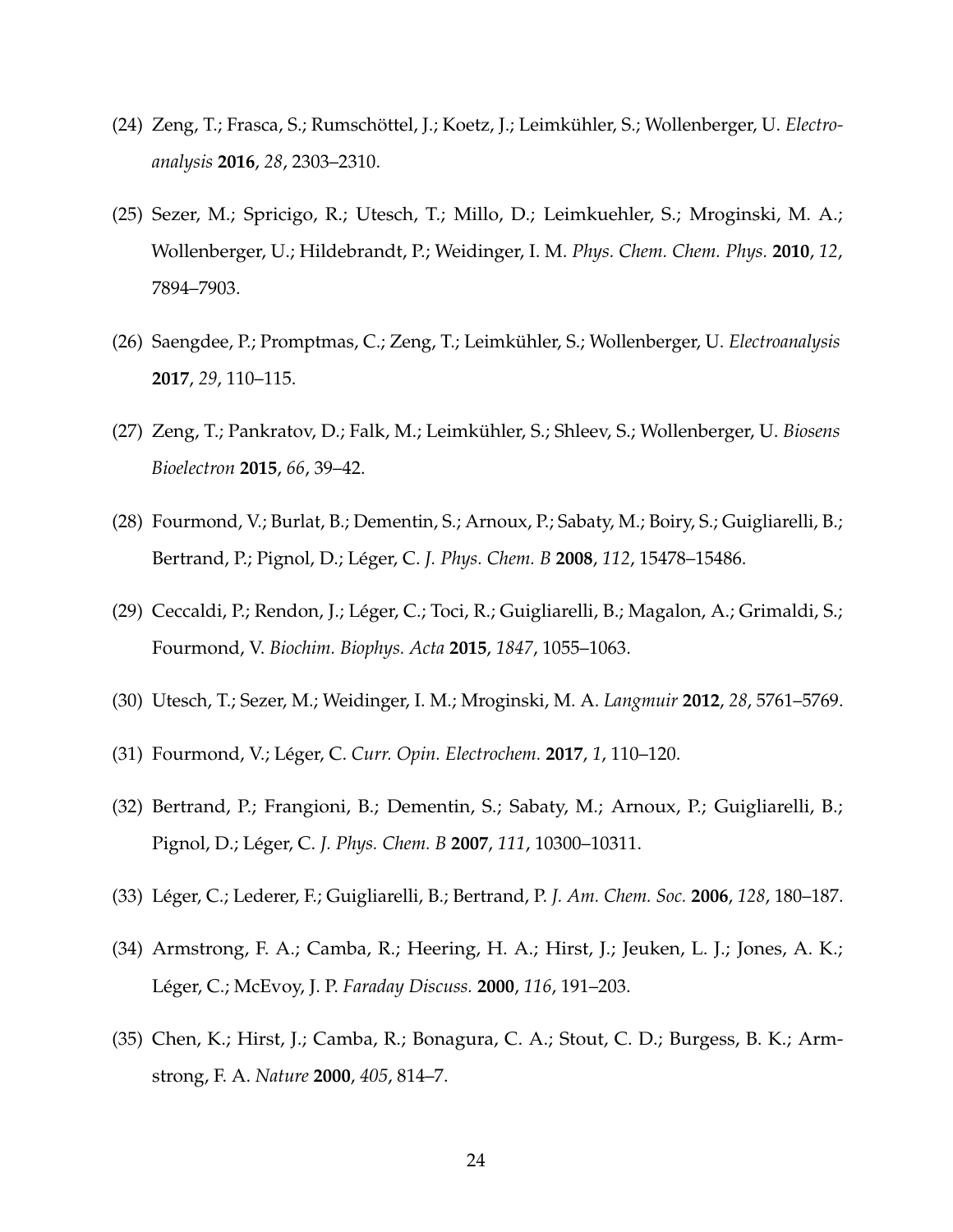- (36) Jones, A. K.; Camba, R.; Reid, G. A.; Chapman, S. K.; Armstrong, F. A. *J. Am. Chem. Soc.* **2000**, *122*, 6494–6495.
- (37) Limoges, B.; Saveant, J.-M. *J. Electroanal. Chem.* **2004**, *562*, 43–52.
- (38) Feng, C.; Wilson, H. L.; Tollin, G.; Astashkin, A. V.; Hazzard, J. T.; Rajagopalan, K. V.; Enemark, J. H. *Biochemistry* **2005**, *44*, 13734–13743.
- (39) Wilson, H. L.; Wilkinson, S. R.; Rajagopalan, K. V. *Biochemistry* **2006**, *45*, 2149–2160.
- (40) Limoges and Savéant<sup>37</sup> had to assume that electron-transfer is infinitely fast to avoid this complication.
- (41) Johnson-Winters, K.; Nordstrom, A. R.; Emesh, S.; Astashkin, A. V.; Rajapakshe, A.; Berry, R. E.; Tollin, G.; Enemark, J. H. *Biochemistry* **2010**, *49*, 1290–1296.
- (42) Feng, C.; Wilson, H. L.; Hurley, J. K.; Hazzard, J. T.; Tollin, G.; Rajagopalan, K. V.; Enemark, J. H. *Biochemistry* **2003**, *42*, 12235–12242.
- (43) Spence, J. T.; Kipke, C. A.; Enemark, J. H.; Sunde, R. A. *Inorg. Chem.* **1991**, *30*, 3011– 3015.
- (44) Heering, H. A.; Hirst, J.; Armstrong, F. A. *J. Phys. Chem. B* **1998**, *102*, 6889–6902.
- (45) Fourmond, V.; Sabaty, M.; Arnoux, P.; Bertrand, P.; Pignol, D.; Léger, C. *J. Phys. Chem. B* **2010**, *114*, 3341–3347.
- (46) Jacques, J. G.; Burlat, B.; Arnoux, P.; Sabaty, M.; Guigliarelli, B.; Léger, C.; Pignol, D.; Fourmond, V. *Biochim. Biophys. Acta* **2014**, *1837*, 1801–1809.
- (47) Astashkin, A. V.; Rajapakshe, A.; Cornelison, M. J.; Johnson-Winters, K.; Enemark, J. H. *J. Phys. Chem. B* **2012**, *116*, 1942–1950.
- (48) Temple, C. A.; Graf, T. N.; Rajagopalan, K. V. *Arch. Biochem. Biophys.* **2000**, *383*, 281–287.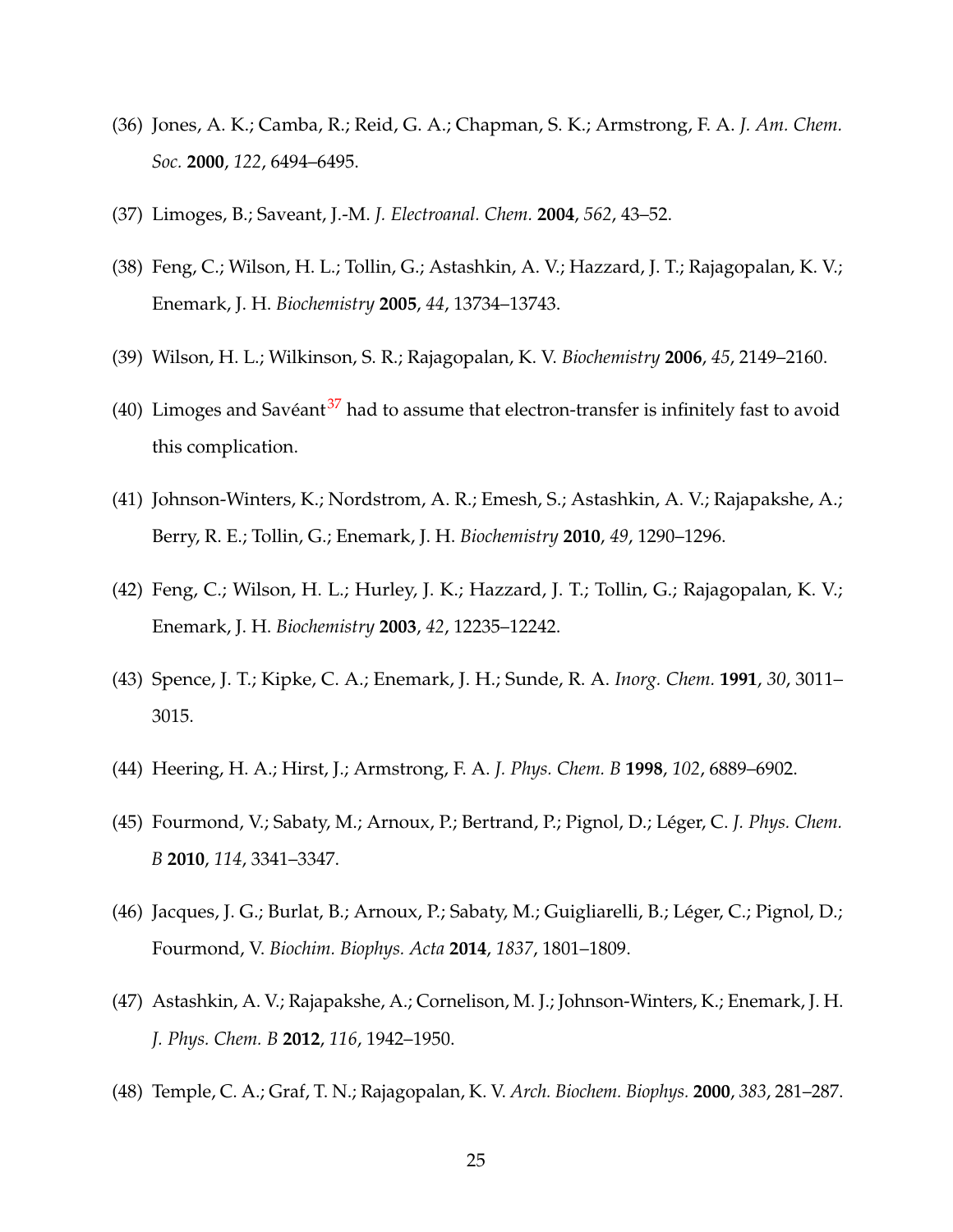- (49) Spricigo, R.; Dronov, R.; Rajagopalan, K. V.; Lisdat, F.; Leimkuhler, S.; Scheller, F. W.; Wollenberger, U. *Soft Matter* **2008**, *4*, 972–978.
- (50) Note, C.; Kosmella, S.; Koetz, J. *Colloids Surf., A* **2006**, *290*, 150–156.
- (51) Fourmond, V. *Anal. Chem.* **2016**, *88*, 5050–5052.
- (52) Bader, G.; Deuflhard, P. *Numer. Math* **1983**, *41*, 373–398.